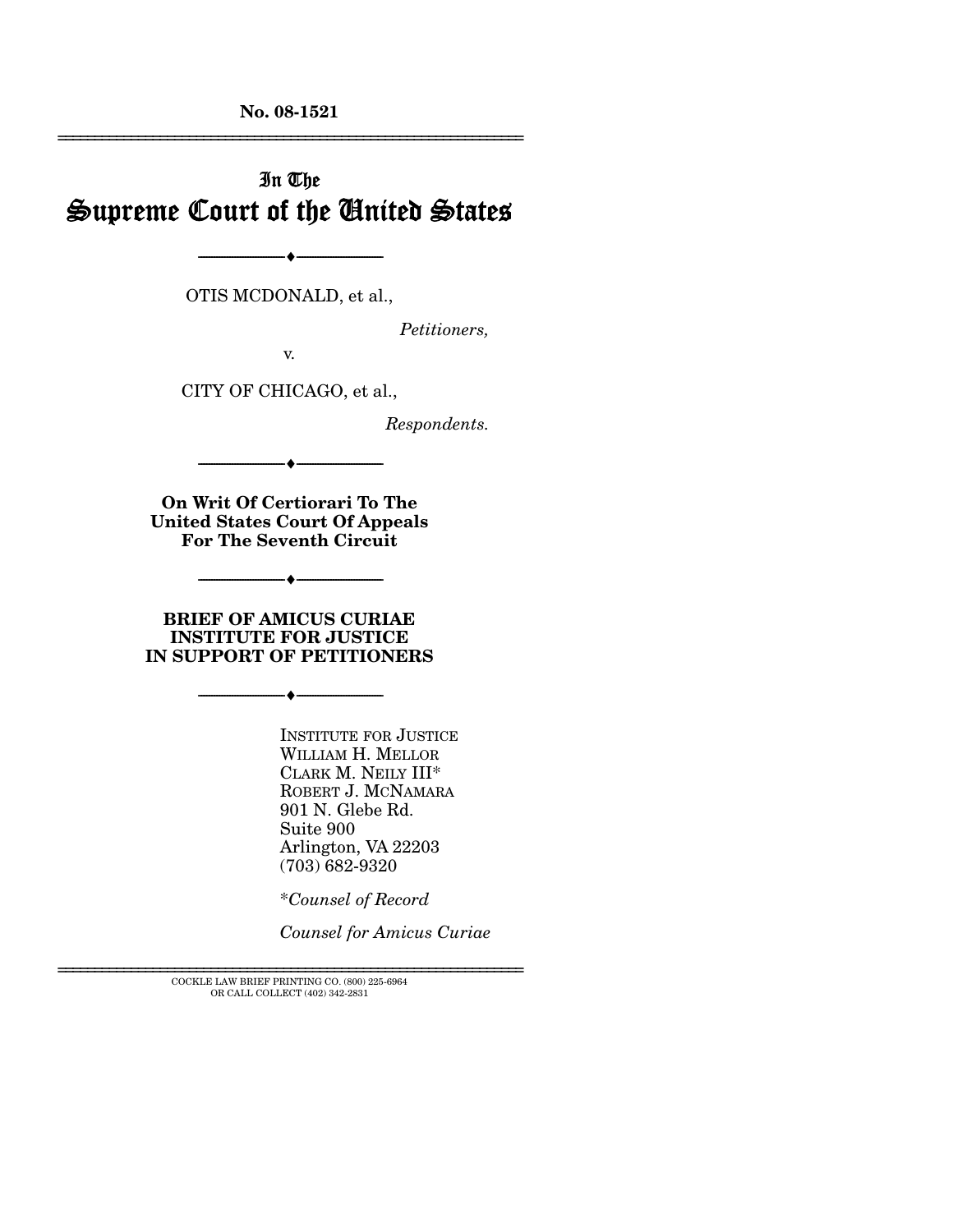# TABLE OF CONTENTS

# Page

|      | TABLE OF AUTHORITIES                                                                                                                                           | $\mathbf{ii}$ |
|------|----------------------------------------------------------------------------------------------------------------------------------------------------------------|---------------|
|      | INTEREST OF AMICUS CURIAE                                                                                                                                      | 1             |
|      | SUMMARY OF ARGUMENT                                                                                                                                            | 1             |
|      |                                                                                                                                                                | 3             |
|      | I. Blacks And Whites Desperately Needed<br>Judicial Protection Of Their Right To<br>Keep And Bear Arms During Recon-<br>struction, But They Never Got It       | 4             |
| II.  | The Fourteenth Amendment Does Not<br>"Incorporate" The Second Amendment-<br>It Protects The Pre-Existing Right To<br>Arms From State And Local Govern-         | 7             |
| III. | The Privileges Or Immunities Clause<br>Aimed To Eliminate Constructive Ser-<br>vitude By Protecting The Rights Most                                            | 10            |
| IV.  | Interpreting The Privileges Or Immu-<br>nities Clause According To Its Original<br>Public Meaning Would Clarify And Im-<br>prove The Court's Individual Rights | 15            |
|      |                                                                                                                                                                | 20            |
|      |                                                                                                                                                                |               |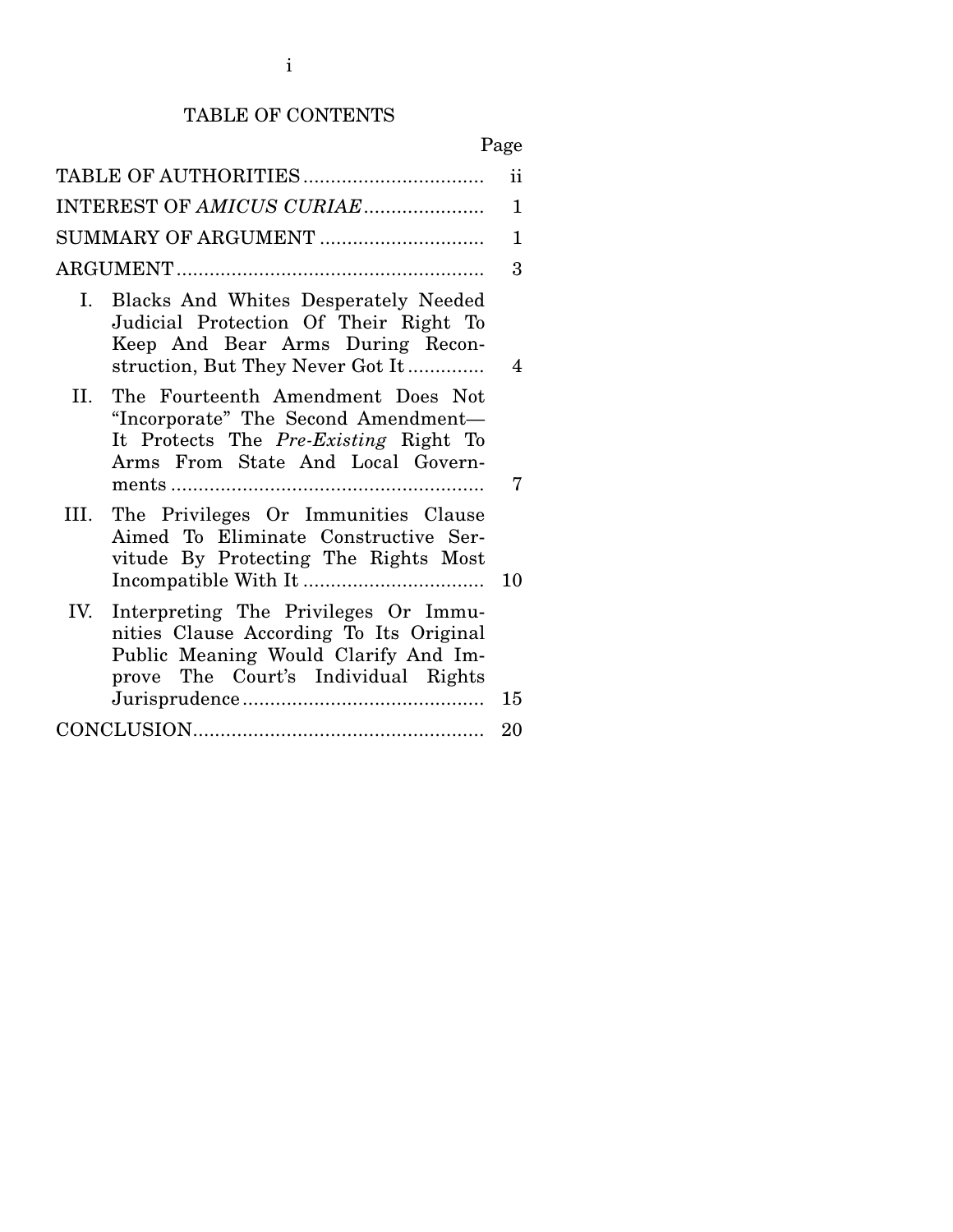# TABLE OF AUTHORITIES

Page

# CASES

| Baltimore & O. R. Co. v. Baugh, 149 U.S. 368    |
|-------------------------------------------------|
| District of Columbia v. Heller, 128 S. Ct. 2783 |
| Dred Scott v. Sanford, 60 U.S. (19 How.) 393    |
| Rhode Island v. Massachusetts, 37 U.S. (12)     |
| Slaughter-House Cases, 83 U.S. (16 Wall.) 36    |
| United States v. Cruikshank, 92 U.S. 542        |

## CONSTITUTIONAL PROVISIONS

| Second Amendment, U.S. Const. amend. II 7, 9, 12   |
|----------------------------------------------------|
| Thirteenth Amendment, U.S. Const. amend.           |
| Fourteenth Amendment, U.S. Const. amend.           |
| Due Process Clause, U.S. Const. amend. XIV, § 1  9 |
| Equal Protection Clause, U.S. Const. amend.        |
| Privileges or Immunities Clause, U.S. Const.       |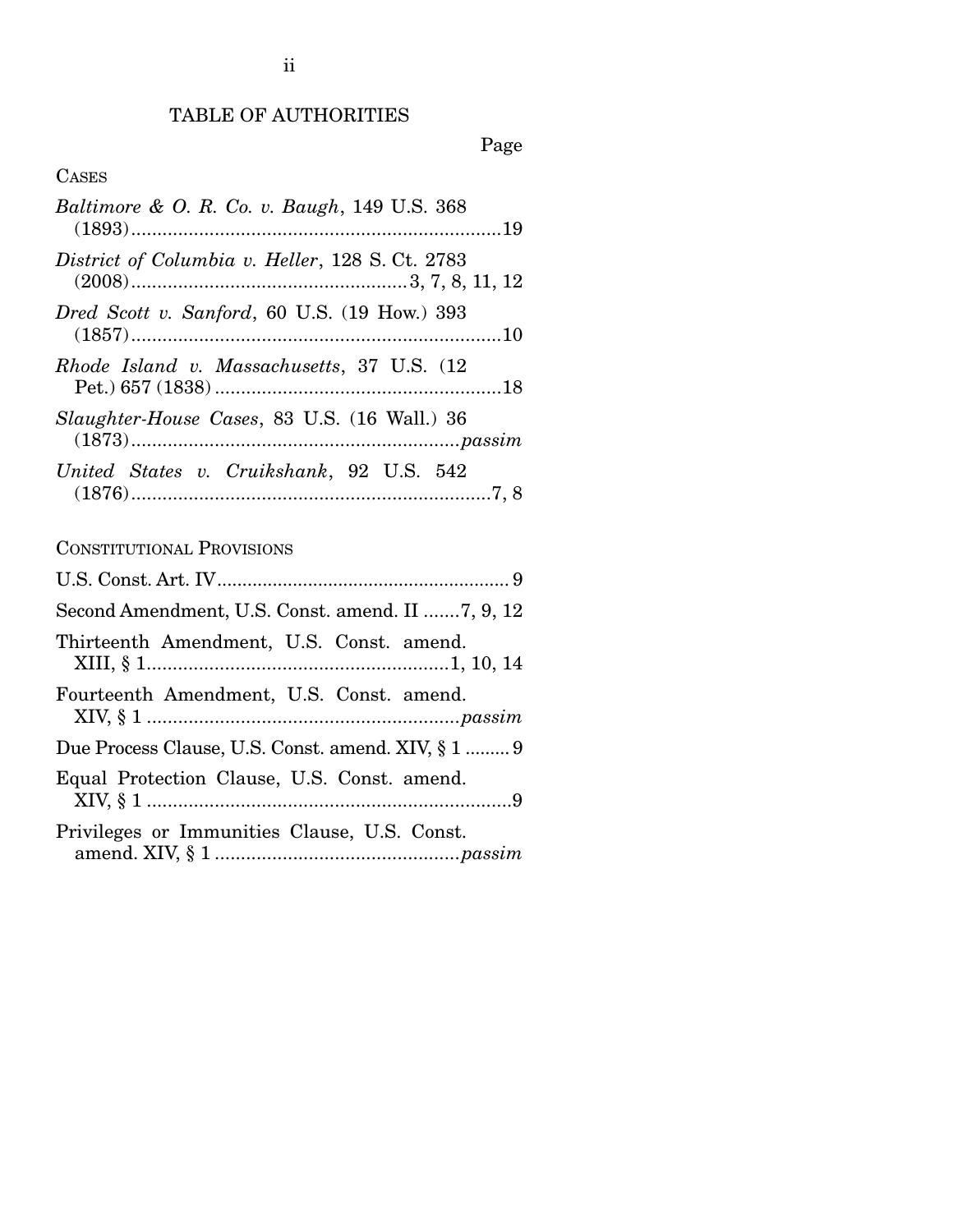### TABLE OF AUTHORITIES – Continued

#### Page

Akhil Reed Amar, THE BILL OF RIGHTS (1998) .......5, 13 Bernard H. Siegan, ECONOMIC LIBERTIES AND THE CONSTITUTION (1980) .......................................... 8 Christopher G. Tiedeman, THE UNWRITTEN CONSTITUTION OF THE UNITED STATES (1890)........... 16 Clark M. Neily III, *The Right to Keep and Bear Arms in the States: Ambiguity, False Modesty, and (Maybe) Another Win for Originalism*, 33 Harv. J.L. & Pub. Pol'y \_\_\_ (forthcoming Dec. 2009) ................................................................ 16 David E. Bernstein, ONLY ONE PLACE OF RE-DRESS (2001) ....................................................... 13, 14 David T. Hardy, *Original Popular Understanding of the Fourteenth Amendment as Reflected in the Print Media of 1866-1868*, 30 Whittier L. Rev. 695 (2009) ................................. 6, 12 David N. Mayer, *The Jurisprudence of Christopher G. Tiedeman: A Study in the Failure of Laissez-Faire Constitutionalism*, 55 Mo. L. Rev. 93 (1990) .......................................................... 16 House Ex. Doc. No. 80, 39th Cong., 1st Sess. (1866) ......................................................................... 6 Jacobus tenBroek, EQUAL UNDER LAW (1965) .............. 9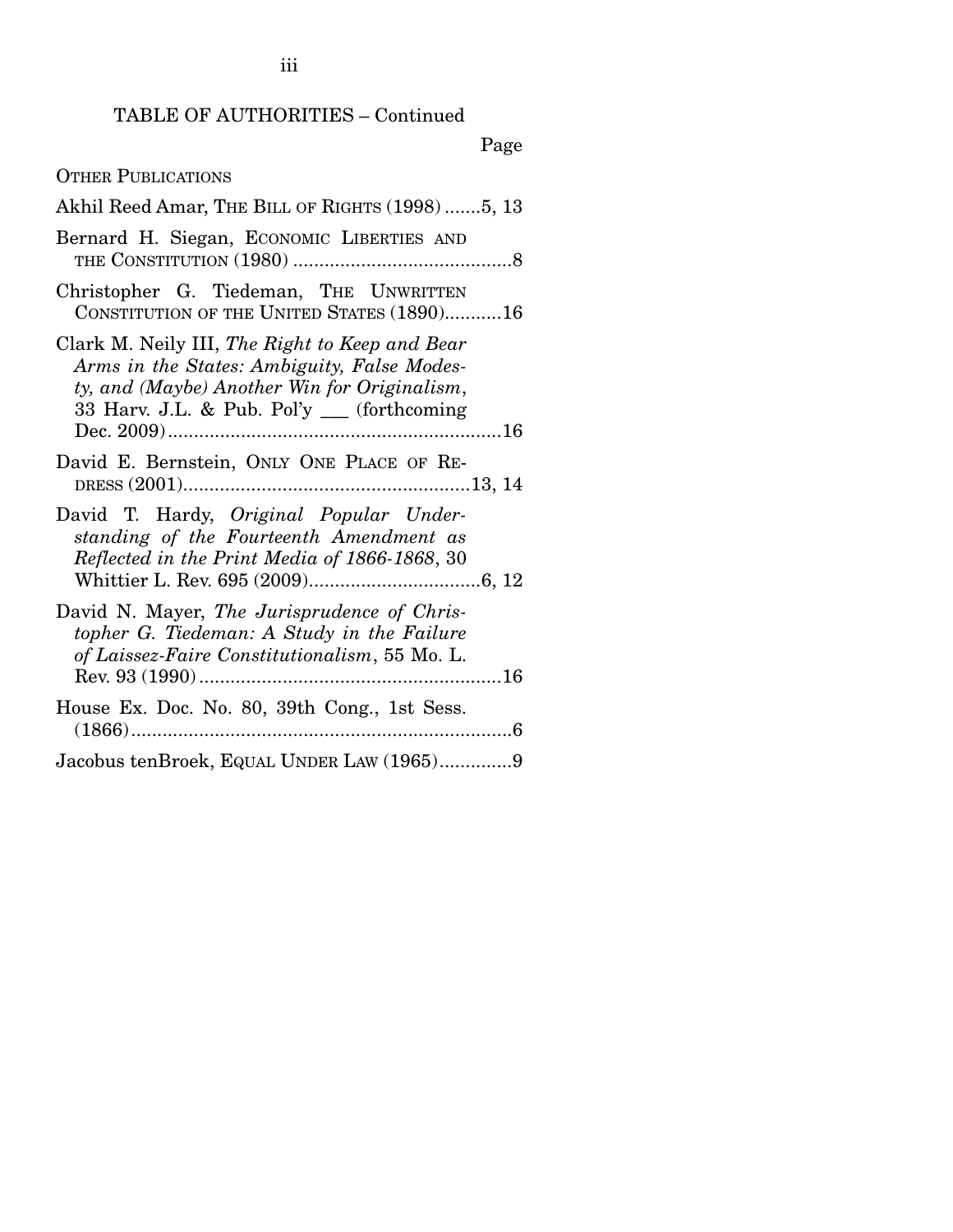iv

# TABLE OF AUTHORITIES – Continued

|--|

| James W. Ely, Jr., The Oxymoron Reconsidered:<br>Myth and Reality in the Origins of Substan-<br>tive Due Process, 16 Const. Comment 315<br>$(1999)$<br>.                                                                                                                             |
|--------------------------------------------------------------------------------------------------------------------------------------------------------------------------------------------------------------------------------------------------------------------------------------|
| John Harrison, Reconstructing the Privileges or<br>Immunities Clause, 101 Yale L.J. 1385 (1992)13                                                                                                                                                                                    |
| John Hart Ely, DEMOCRACY AND DISTRUST                                                                                                                                                                                                                                                |
| Kurt T. Lash, The Origins of the Privileges or<br>Immunities Clause, Part I: "Privileges and<br>Immunities" as an Antebellum Term of Art<br>(Legal Studies Paper No. 2009-29) (August<br>2009), <i>available at http://papers.ssrn.com/sol3/</i><br>papers.cfm?abstract_id=145736013 |
| Michael Kent Curtis, No STATE SHALL ABRIDGE<br>$(1986)$<br>. 9                                                                                                                                                                                                                       |
| Nelson Lund, The Second Amendment and<br>Original Meaning Jurisprudence, 8 Preview<br>$\overline{9}$                                                                                                                                                                                 |
| Richard Aynes, Ink Blot or Not: the Meaning of<br>Privileges And/Or Immunities, 11 J. Const. L.                                                                                                                                                                                      |
| Stephen P. Halbrook, FREEDMEN, THE FOUR-<br>TEENTH AMENDMENT, AND THE RIGHT TO BEAR                                                                                                                                                                                                  |
| Tinsley E. Yarbrough, MR. JUSTICE BLACK AND                                                                                                                                                                                                                                          |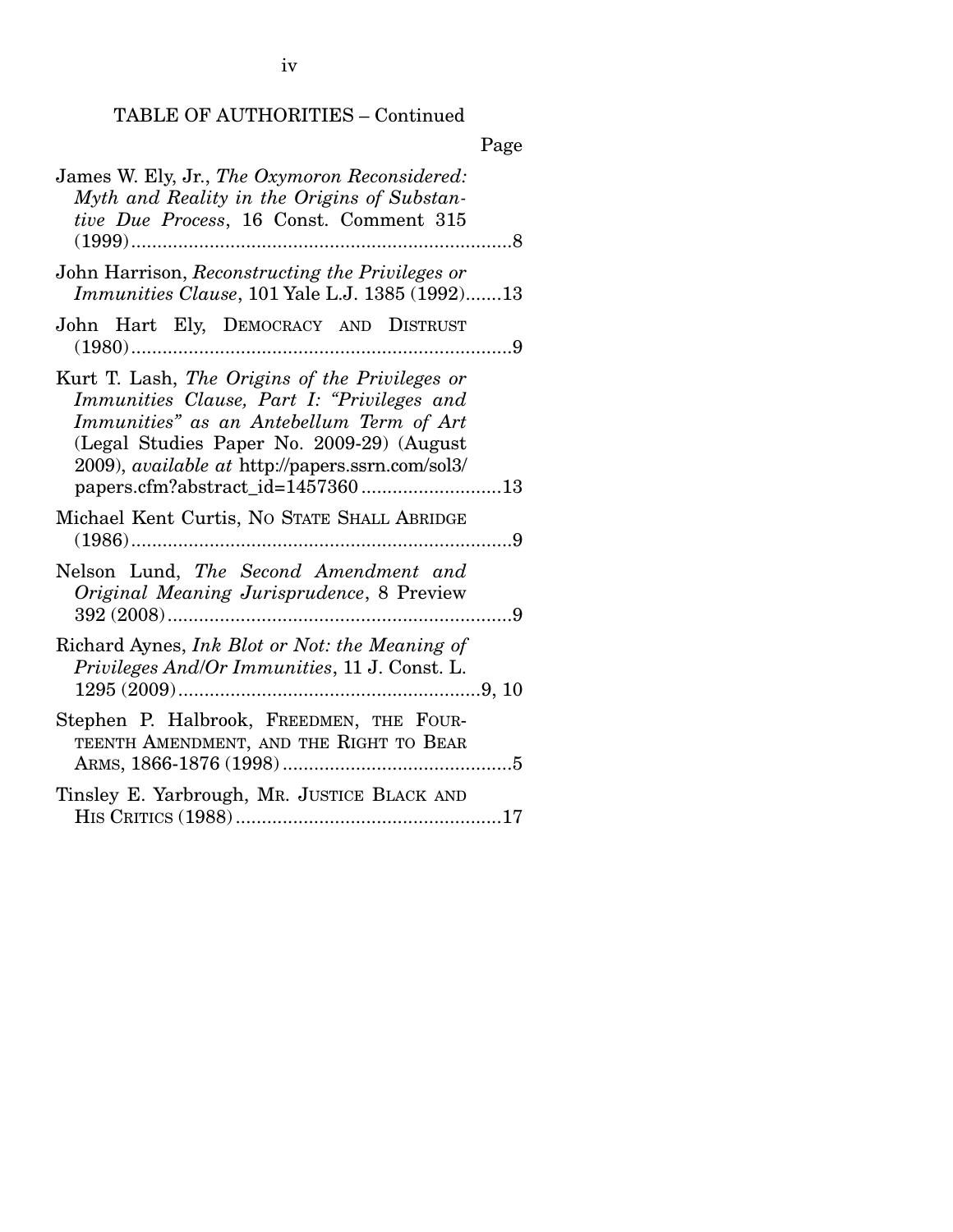### **INTEREST OF AMICUS CURIAE**

 Founded in 1991, the Institute for Justice is a public interest law firm committed to defending the essential foundations of a free society by securing greater protection for individual liberty and appropriate constitutional limits on the power of government, including restoring the Privileges or Immunities Clause to its proper role in the constitutional structure. Properly understood, the Privileges or Immunities Clause is neither a bottomless font of unenumerated rights nor an incomprehensible inkblot. Instead, it had a specific and well-documented purpose—one that remains equally relevant today and the fulfillment of which is a primary goal of the Institute for  $Justice.<sup>1</sup>$ 

#### **SUMMARY OF ARGUMENT**

--------------------------------- ♦ ---------------------------------

The Thirteenth Amendment brought an end to legal slavery in America, but not the culture of tyranny that surrounded and supported it. That was the

<sup>&</sup>lt;sup>1</sup> Pursuant to this Court's Rule 37.3(a), all parties consented to the filing of this brief. Letters evidencing consent have been filed with the Clerk of the Court. Counsel for all parties received 10 days notice. Pursuant to Rule 37.6, Amicus affirms that no counsel or party authored this brief in whole or part, and no counsel or party made a monetary contribution intended to fund the preparation or submission of this brief. No persons other than Amicus, its members, or counsel made a monetary contribution to its preparation or submission.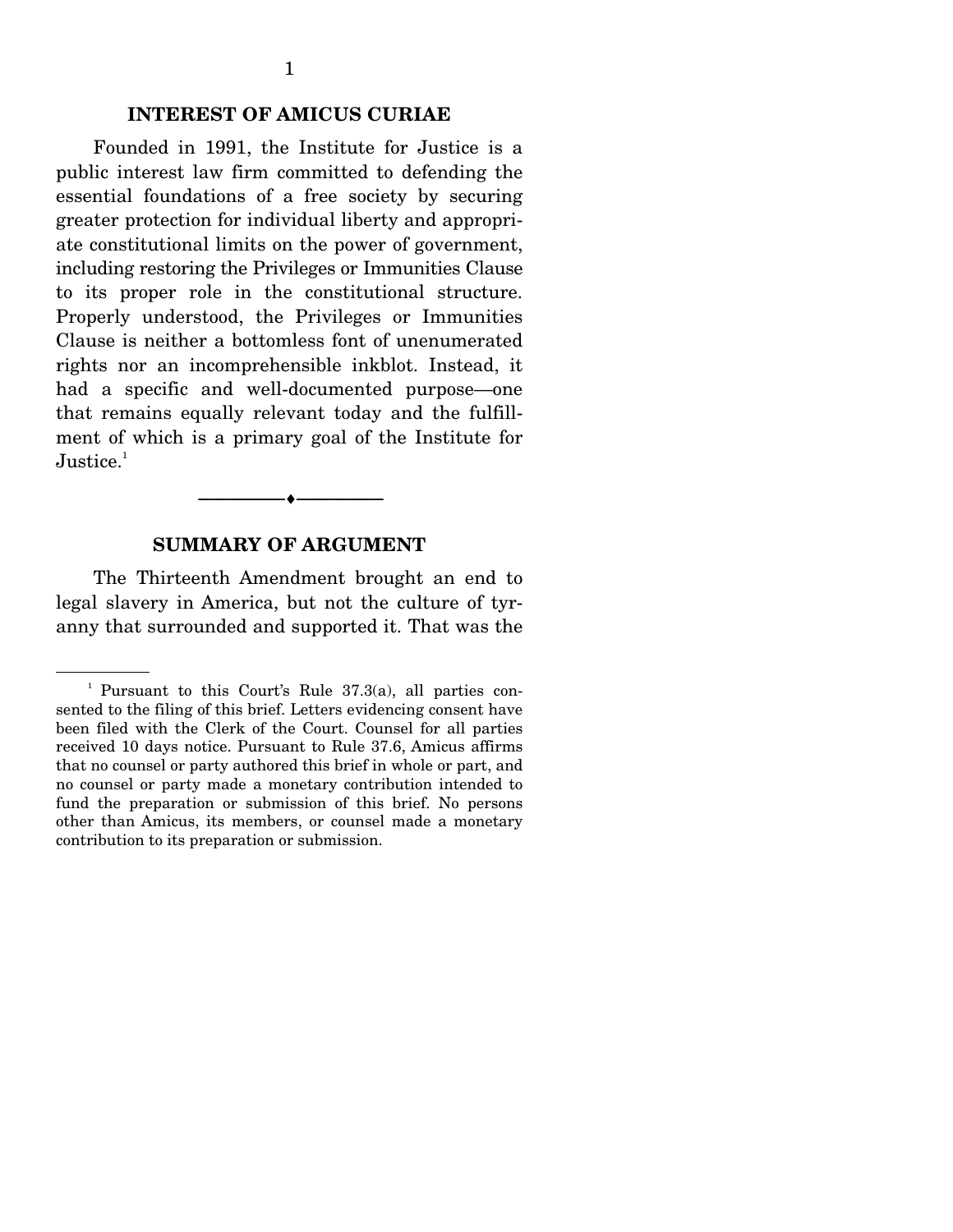job of the Fourteenth Amendment, which represented a direct order from the people of this country to their representatives in the federal government (including the judiciary) to protect freedom and secure the rule of law throughout the nation. That order was understood but not obeyed, plunging America into a shameful period of exploitation, violence, and oppression. This case presents the Court with a fresh opportunity to engage the history and text of the Fourteenth Amendment in order to apply its provisions—*all* of its provisions—according to their original purpose.

 And that purpose is perfectly clear. After the Civil War, the states of the former Confederacy meant to keep newly free blacks in a state of constructive servitude. This entailed wholesale violation of individual rights, not only of black citizens but of their white supporters and Union loyalists as well. The solution to that problem, as embodied in the text of the Fourteenth Amendment, was to expand responsibility for protecting individual rights from the states to the federal government. No contrary interpretation —including the one embraced by five justices in the *Slaughter-House Cases*, 83 U.S. (16 Wall.) 36 (1873) can be squared with the history and text of the Fourteenth Amendment.

 The right to keep and bear arms was among the most frequently invoked by those who drafted and ratified the Fourteenth Amendment. Congress received reams of evidence that freedmen and white loyalists were being systematically disarmed in the South to make them more vulnerable to intimidation,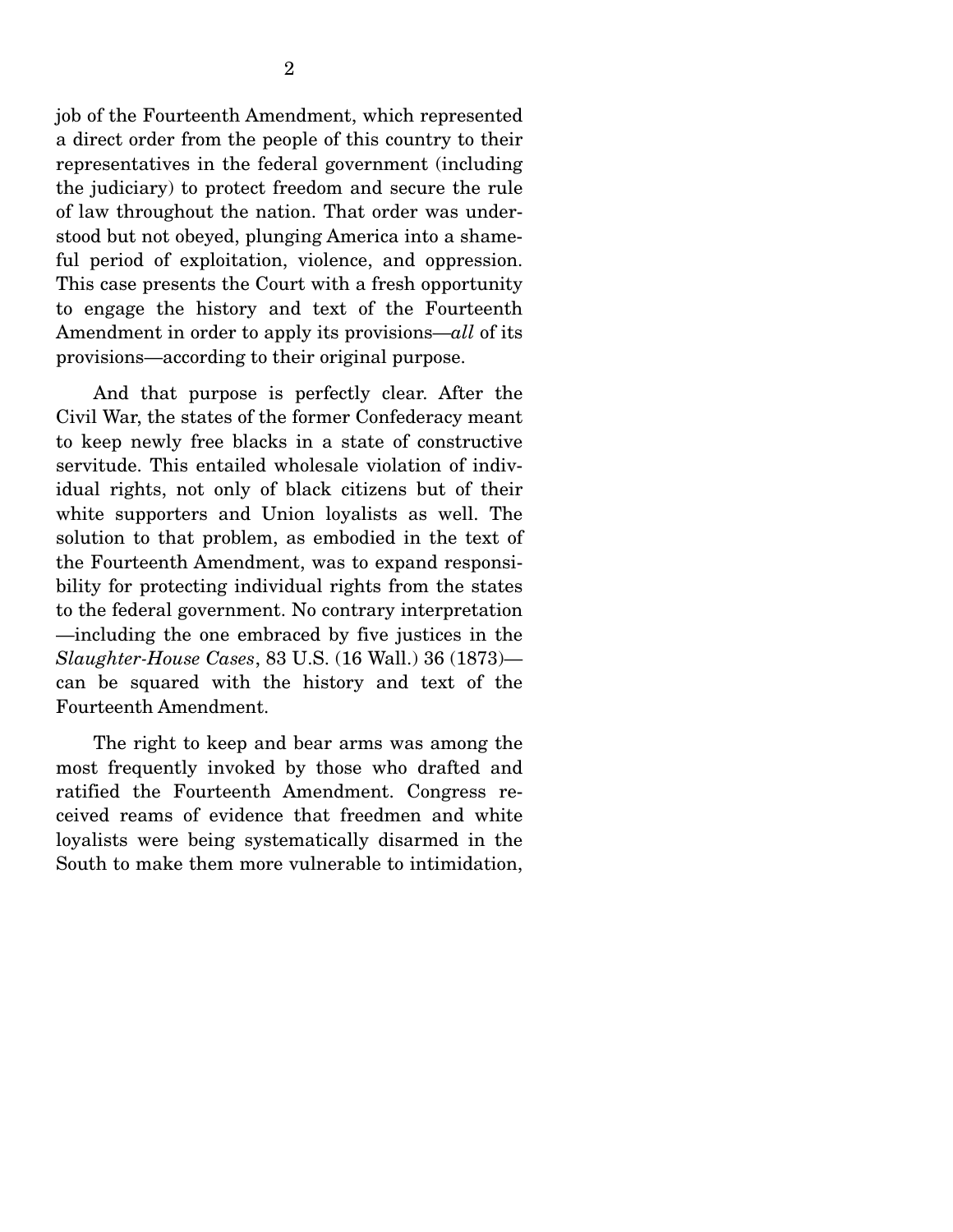terror, and reprisals. This outraged members of Congress and the American public alike, and they determined to put a stop to it, which they did—or understood themselves to have done—through the Privileges or Immunities Clause of the Fourteenth Amendment. The Court did not honor that purpose initially, but it has the opportunity to do so now. For the reasons below, amicus respectfully urges the Court to follow the originalist path to enforcing the right to keep and bear arms as against the states and reject the comfortable but erroneous path of incorporation through substantive due process.

### **ARGUMENT**

--------------------------------- ♦ ---------------------------------

This case presents the Court with an opportunity to correct a long-standing error by restoring the Privileges or Immunities Clause of the Fourteenth Amendment to its proper role as a source of federally protected individual rights. Local officials in the Reconstruction South responded to the abolition of *de jure* slavery by establishing a state of *de facto* slavery. The Privileges or Immunities Clause was designed to end it. The Court's initial refusal to honor that purpose was a disaster for the people whose freedom the Clause was intended to redeem, and it continues to haunt the Court's jurisprudence more than a century later.

 Like *District of Columbia v. Heller*, this case presents a legal challenge to a firearms ban that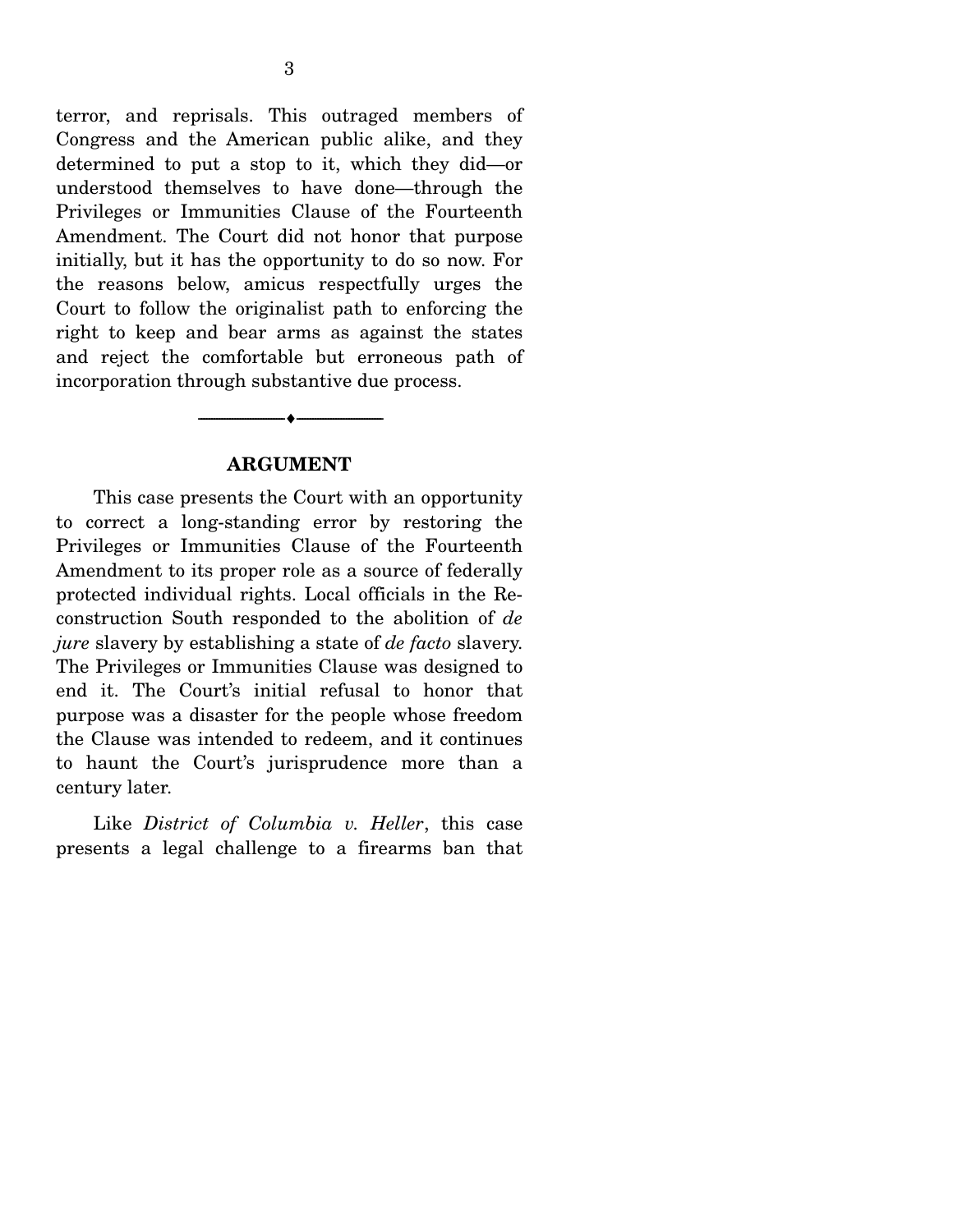requires no parsing of facts or debate over proper standards of review. The court of appeals held that the Fourteenth Amendment imposes no limits on state and local gun regulations, and the only question is whether that decision was correct. As explained below, the decision was not correct because it cannot be squared with the purpose, text, history, or original public understanding of the Fourteenth Amendment —particularly the Privileges or Immunities Clause.

## **I. Blacks And Whites Desperately Needed Judicial Protection Of Their Right To Keep And Bear Arms During Reconstruction, But They Never Got It.**

Amicus takes as a given the historical evidence presented by other parties concerning the disarmament of freedmen and Union loyalists during Reconstruction. There is no dispute about the culture of tyranny and oppression that pervaded the South, nor the Reconstruction Republicans' commitment to ending it. The only question here is whether, in light of that history, the Fourteenth Amendment should be understood to protect a right of armed self-defense. Those who wrote and ratified the Amendment certainly thought so.

 To the extent evidence of original understanding sheds useful light on the meaning of words in the Constitution, it would be difficult to find a stronger link than the one between the Fourteenth Amendment and the right to arms. Stephen Halbrook has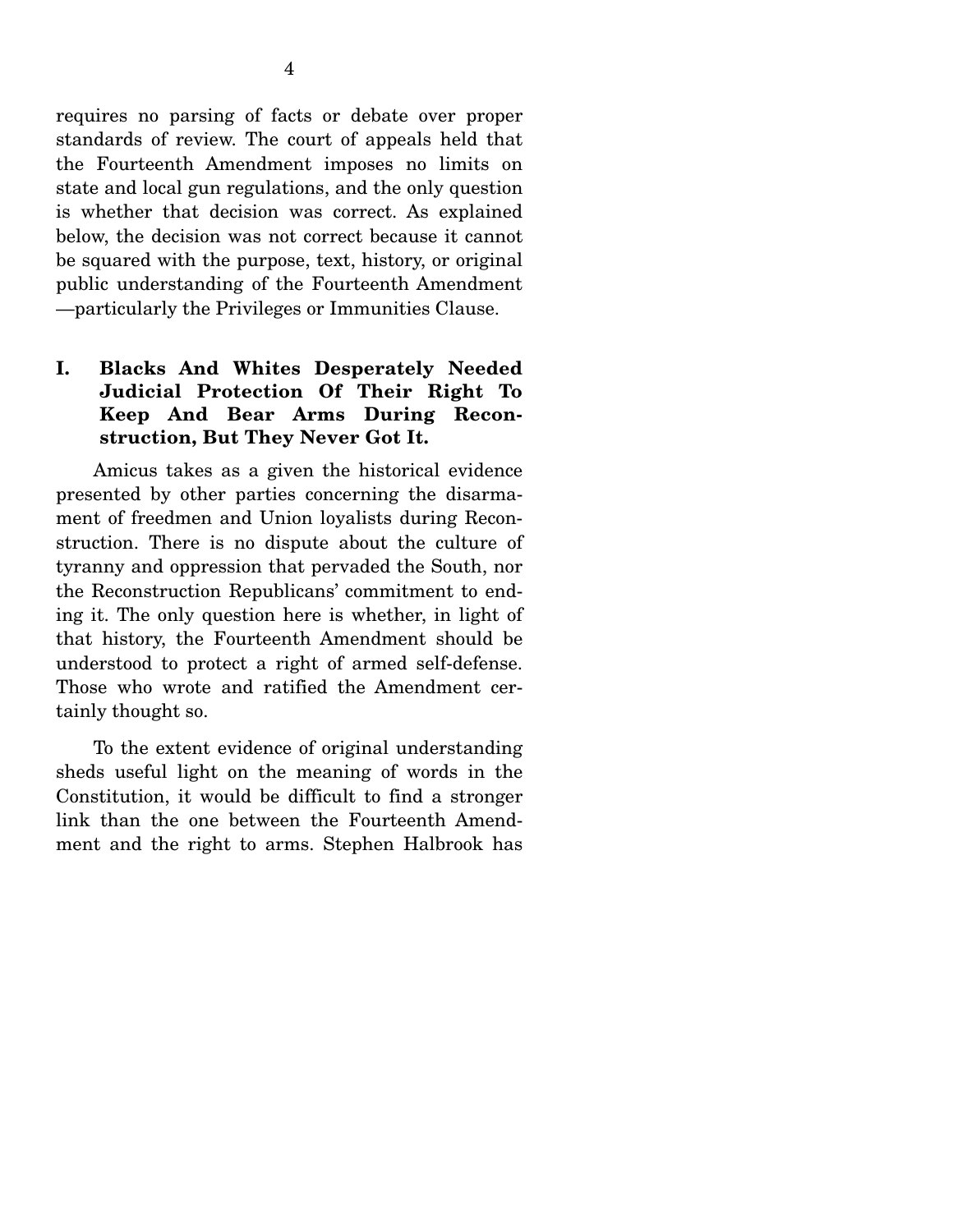documented that link extensively,<sup>2</sup> and his conclusions are shared by Akhil Amar, who notes that "[o]ne of the core purposes of the Civil Rights Act of 1866 and of the Fourteenth Amendment was to . . . affirm the full and equal right of every citizen to selfdefense."3 Between 1775 and 1866, Professor Amar explains, "the poster boy of arms morphed from the Concord minuteman to the Carolina freedman."4

 The link between the Fourteenth Amendment and the right to arms is so powerful precisely because the evils the Fourteenth Amendment was intended to prevent—including the lynching of forcibly disarmed whites and blacks who presumed to resist Southern tyranny—are so stark. Words in the Constitution should be interpreted with an eye toward the particular evils they were meant to remedy, and the evils that prompted the Fourteenth Amendment are truly horrifying. In one Kentucky town, for example, it was reported that the "marshal [took] all arms from returned colored soldiers and [was] very prompt in shooting the blacks whenever an opportunity occur[red]," while outlaws made "brutal attacks and raids upon freedmen, who [were] defenseless, for the

<sup>2</sup> *See, e.g.*, Stephen P. Halbrook, FREEDMEN, THE FOUR-TEENTH AMENDMENT, AND THE RIGHT TO BEAR ARMS, 1866-1876 (1998) and sources cited at viii nn. 15-17.

 $^3$  Akhil Reed Amar, THE BILL OF RIGHTS 264 (1998).

*Id*. at 266.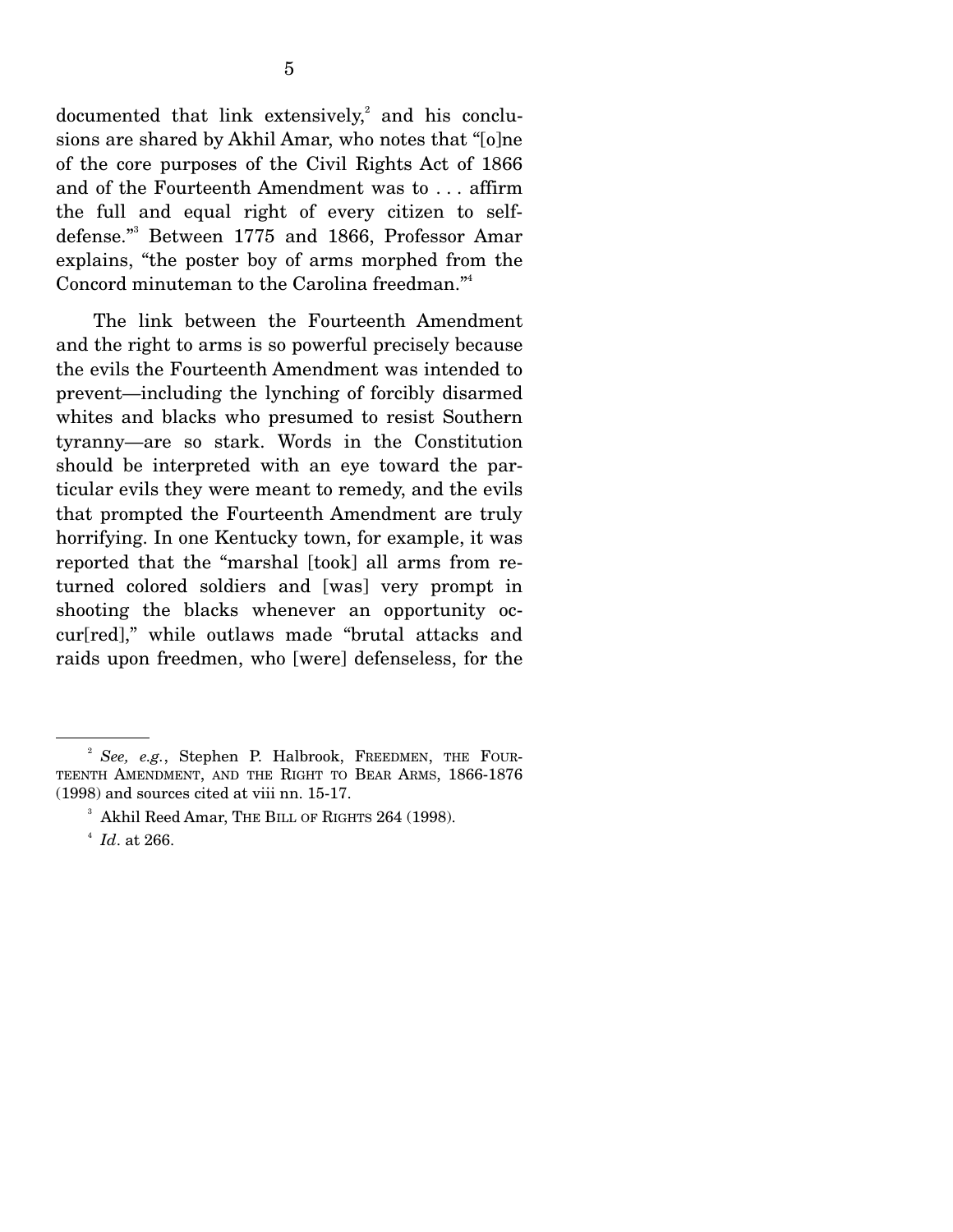civil law-officers disarm the colored man and hand him over to armed marauders."<sup>5</sup>

 The outrages of the Reconstruction South are well-known today, and they were well-known at the time. Scholarship confirms that the American public was well aware of those outrages and meant to end them. A recent survey of contemporaneous print media notes that "[i]n terms of depth of coverage, the grievance that stands out the most in the popular press is the disarmament of blacks, and of white Union veterans."<sup>6</sup>

 Unfortunately for those whom the Fourteenth Amendment was intended to protect, the courts refused to enforce its provisions consistent with original public understanding, an abdication for which many Americans paid a terrible price.

<sup>5</sup> House Ex. Doc. No. 80, 39th Cong., 1st Sess. at 236-239 (1866).

<sup>6</sup> David T. Hardy, *Original Popular Understanding of the Fourteenth Amendment as Reflected in the Print Media of 1866- 1868*, 30 Whittier L. Rev. 695, 705 (2009).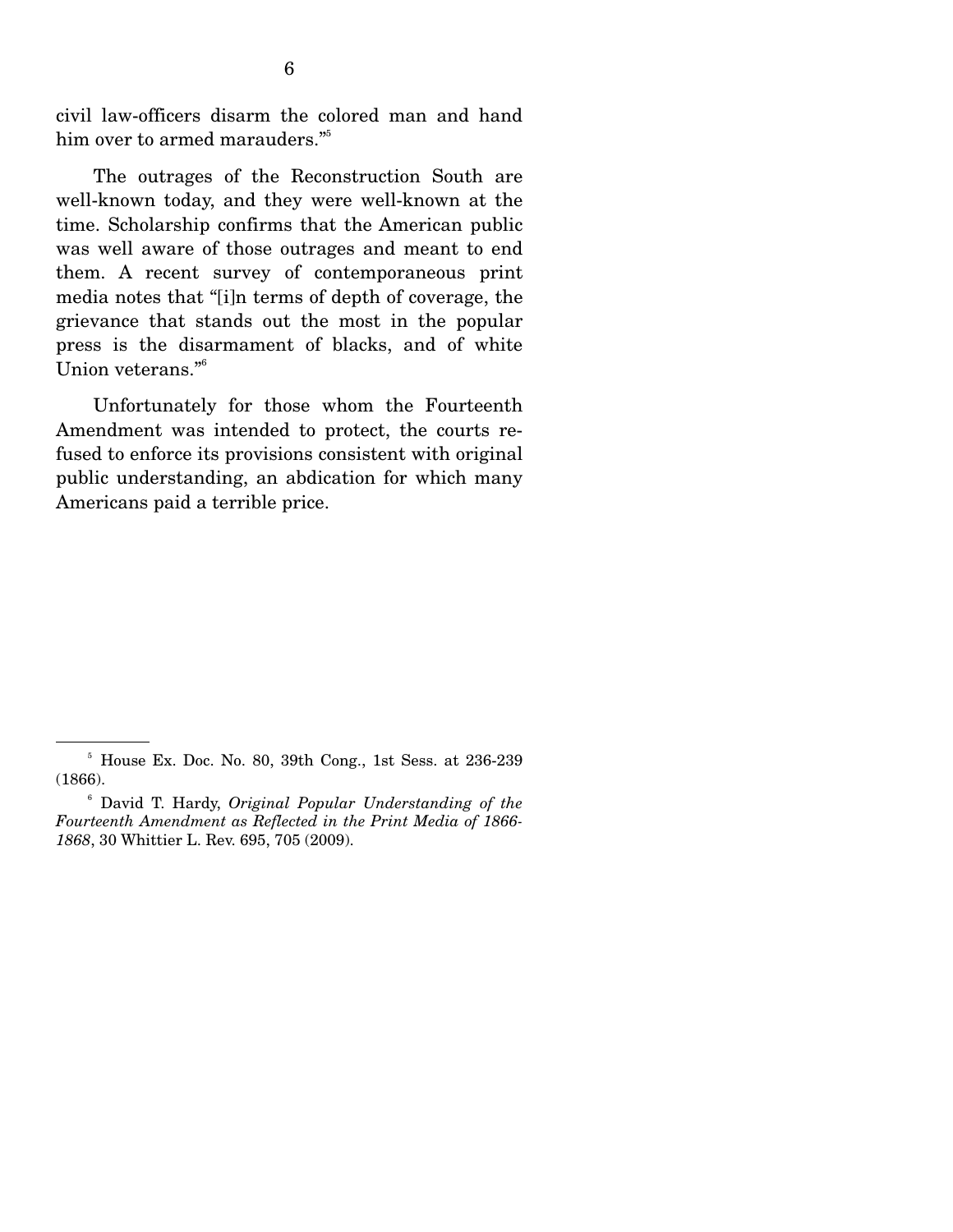## **II. The Fourteenth Amendment Does Not "Incorporate" The Second Amendment—It Protects The** *Pre-Existing* **Right To Arms From State And Local Governments.**

Though its opinion was tainted by the *Slaughter-House* majority's misreading of the Fourteenth Amendment three years before, the Court expressed an important truth in *United States v. Cruikshank*, 92 U.S. 542, 553 (1876), namely, that the right to arms "is not a right granted by the Constitution" and is not "dependent upon that instrument for its existence." That understanding was confirmed in *District*  of Columbia v. Heller,<sup>7</sup> which noted that the Second Amendment did not grant but instead "codified a *preexisting* right" to keep and bear arms.

 The same is true of the *Fourteenth* Amendment right to arms: It is not in any way "dependent upon" the Second Amendment for its existence. Instead, the Fourteenth Amendment protects from state interference the same pre-existing right to arms that the Second Amendment "codified" against the federal government. Thus, in seeking to understand the Fourteenth Amendment right to arms, one looks not to the Second Amendment, but to the exact same right

<sup>&</sup>lt;sup>7</sup> 128 S. Ct. 2783, 2797 (2008).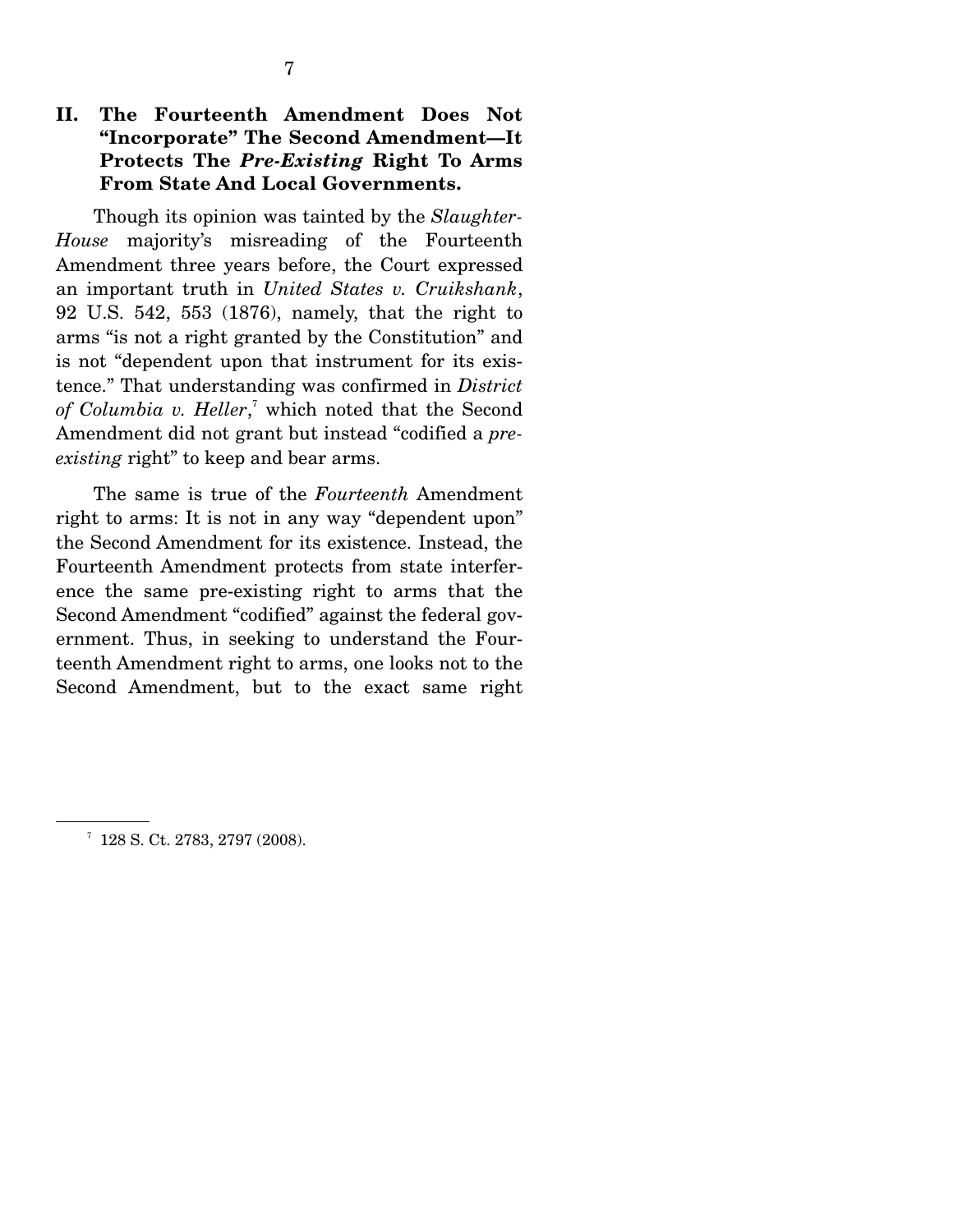noted in *Cruikshank* and *Heller*—*as it was understood by the Reconstruction-era ratifying public*.

 But instead of relying on the original public understanding of the Privileges or Immunities Clause to identify and protect individual rights under the Fourteenth Amendment, the Court, after several decades of inaction, eventually began "incorporating" against the states various provisions from the first eight amendments using the oft-maligned theory of "substantive due process."

 While the doctrine of substantive due process has a more substantial pedigree than most of its critics recognize (tracing its roots to "law of the land" provisions that date back to the Magna Carta and are found in many state constitutions today<sup>8</sup>), it is nevertheless perfectly clear that substantive due process is doing a great deal of work today that the Privileges or Immunities Clause was meant to do. Among the results of that mistake has been to expose the Court's individual rights jurisprudence to substantial criticism, particularly from people who unlike those who wrote and ratified the Fourteenth

<sup>8</sup> *See, e.g.*, Bernard H. Siegan, ECONOMIC LIBERTIES AND THE CONSTITUTION 24-25, 42-43 (1980); James W. Ely, Jr., *The Oxymoron Reconsidered: Myth and Reality in the Origins of Substantive Due Process*, 16 Const. Comment. 315 (1999).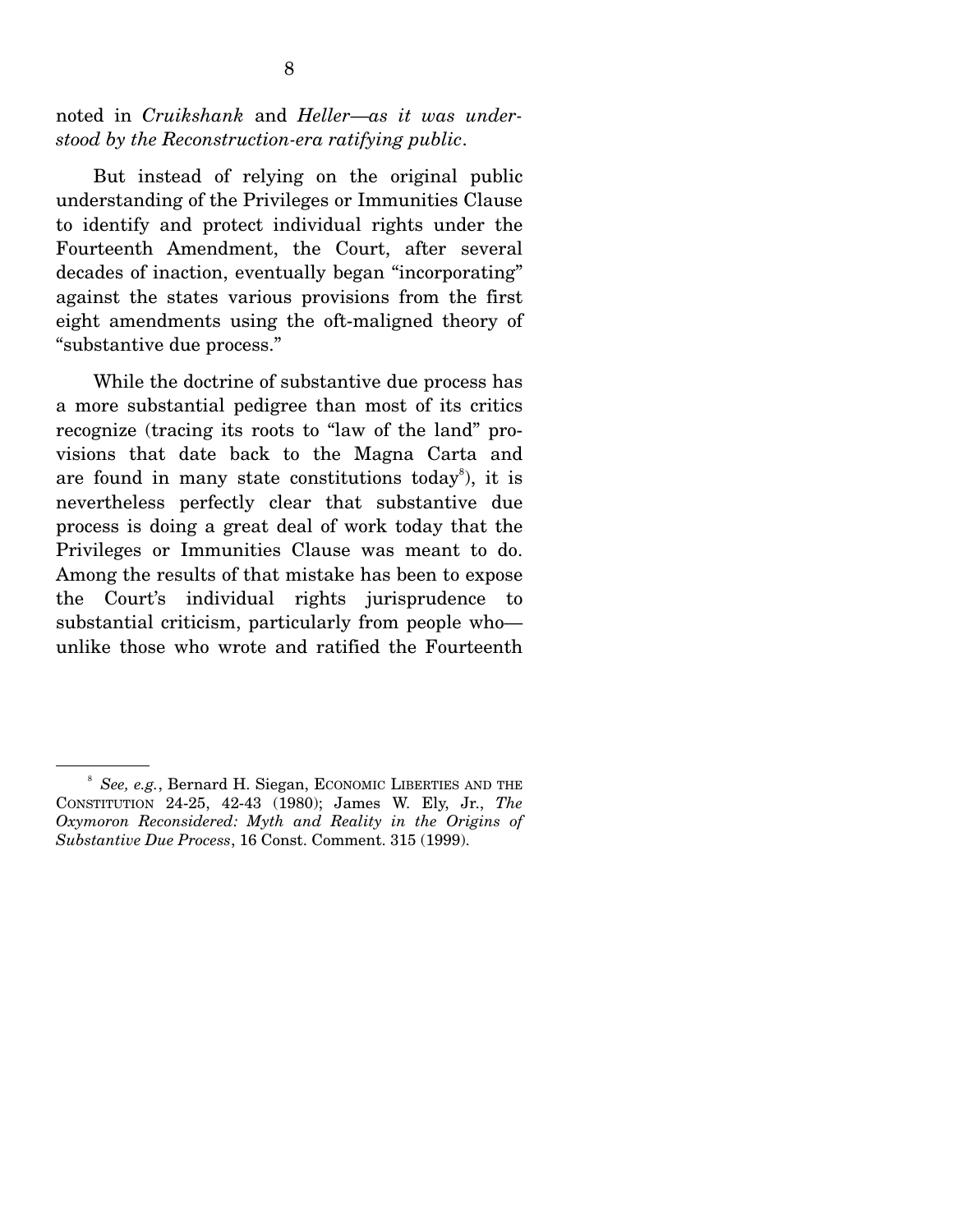Amendment—would prefer a more limited role for the federal courts in protecting individual liberty. $^9$ 

 To be sure, there is overlap among the Due Process, Privileges or Immunities, and Equal Protection Clauses, and in some cases the same conduct might well be covered by all three provisions. $^{10}$  Some have even described those provisions as "mostly but not entirely duplicative."<sup>11</sup> After all, as Professor Richard Aynes points out, the Reconstruction Republicans responsible for drafting the Fourteenth Amendment had, in the preceding decades, repeatedly seen their attempts to protect individual rights through the Constitution come to naught.<sup>12</sup> For instance, they had argued that the Privileges and Immunities Clause of Article IV provided substantive protection for individual rights, only to have that argument

<sup>9</sup> *See* Michael Kent Curtis, NO STATE SHALL ABRIDGE 64, 146 (1986) (recounting statements of, respectively, members of Congress and state governors regarding the rights-protecting nature of the Privileges or Immunities Clause); John Hart Ely, DEMOCRACY AND DISTRUST 18-20 (1980) (criticizing "substantive due process" as a contradiction in terms).

<sup>10</sup> *E.g.,* Nelson Lund, *The Second Amendment and Original Meaning Jurisprudence*, 8 Preview U.S. Sup. Ct. Cas. 392 (2008) ("The outcome [of analyzing the right to keep and bear arms under the Privileges or Immunities Clause] might be the same as that derived by substantive due process analysis  $\dots$ .").

<sup>11</sup> *See, e.g.,* Richard Aynes, *Ink Blot or Not: the Meaning of Privileges And*/*Or Immunities*, 11 J. Const. L. 1295, 1305-06 (2009) (quoting Jacobus tenBroek, EQUAL UNDER LAW 239  $(1965)$ ).

<sup>12</sup> *Id.* at 1306.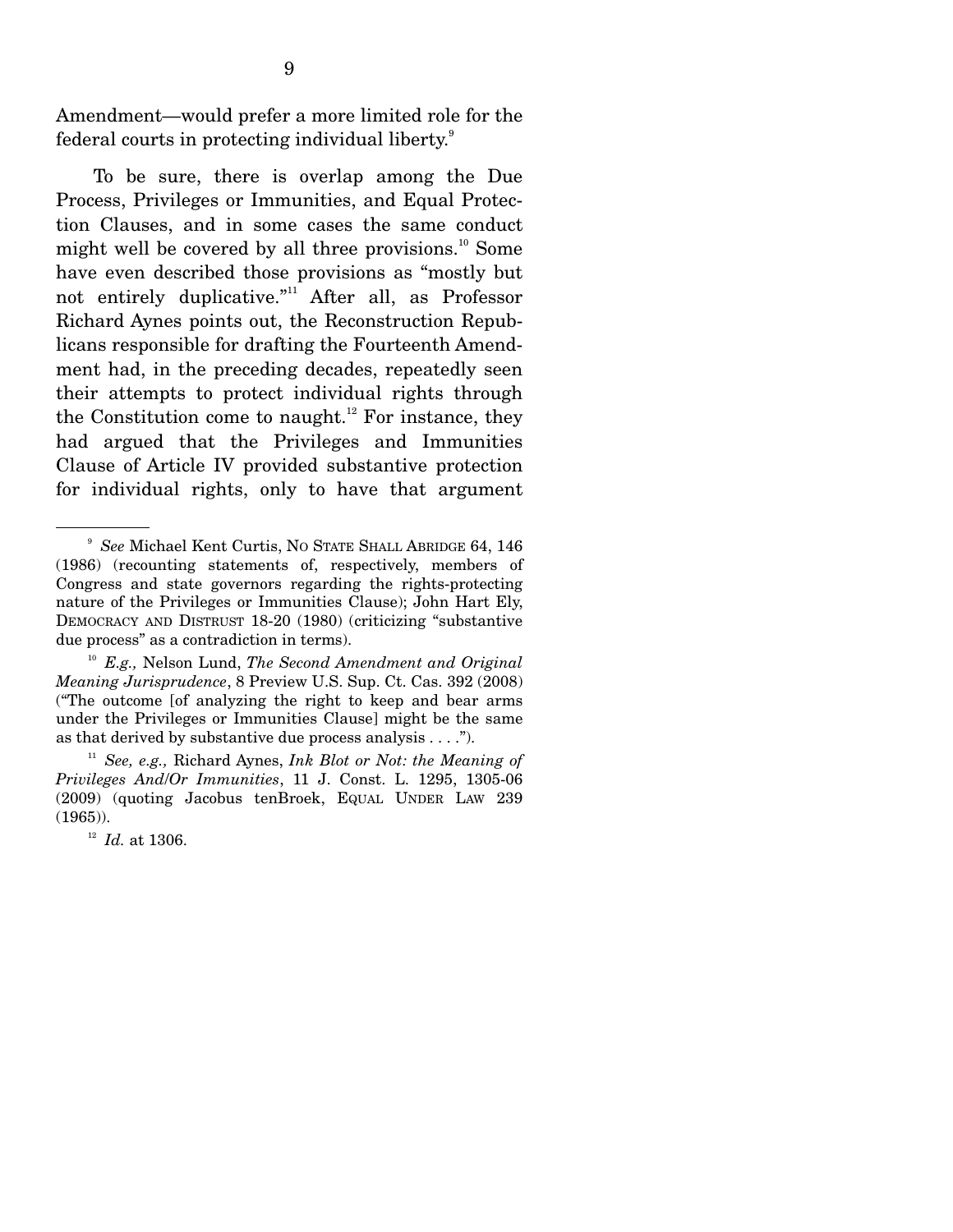rejected in *Dred Scott v. Sanford*. 13 They also believed, again mistakenly, that the Thirteenth Amendment represented an end to black servitude in the South.<sup>14</sup> After experiencing one frustration after another, "it was clear that [Reconstruction Republicans] had good reason to build in multiple, redundant provisions" to the Fourteenth Amendment.<sup>15</sup>

 That redundancy notwithstanding, precision and fidelity to constitutional text require a careful reexamination of the Fourteenth Amendment in order to determine which provision most plausibly protects the "pre-existing" right to keep and bear arms. A candid review of the relevant history leaves no room for doubt—it is the Privileges or Immunities Clause.

### **III. The Privileges Or Immunities Clause Aimed To Eliminate Constructive Servitude By Protecting The Rights Most Incompatible With It.**

To enslave a class of people requires three basic things: destroy their self-sufficiency, prevent them from fighting back, and silence any opposition. Southern states did all of those things both before and after the Civil War, and the point of the Fourteenth Amendment was to make them stop. A key mechanism for doing so was to include a provision in the

 $13$  60 U.S. (19 How.) 393 (1857).

<sup>&</sup>lt;sup>14</sup> Aynes, *supra* note 11, at 1306.<br><sup>15</sup> *Id.*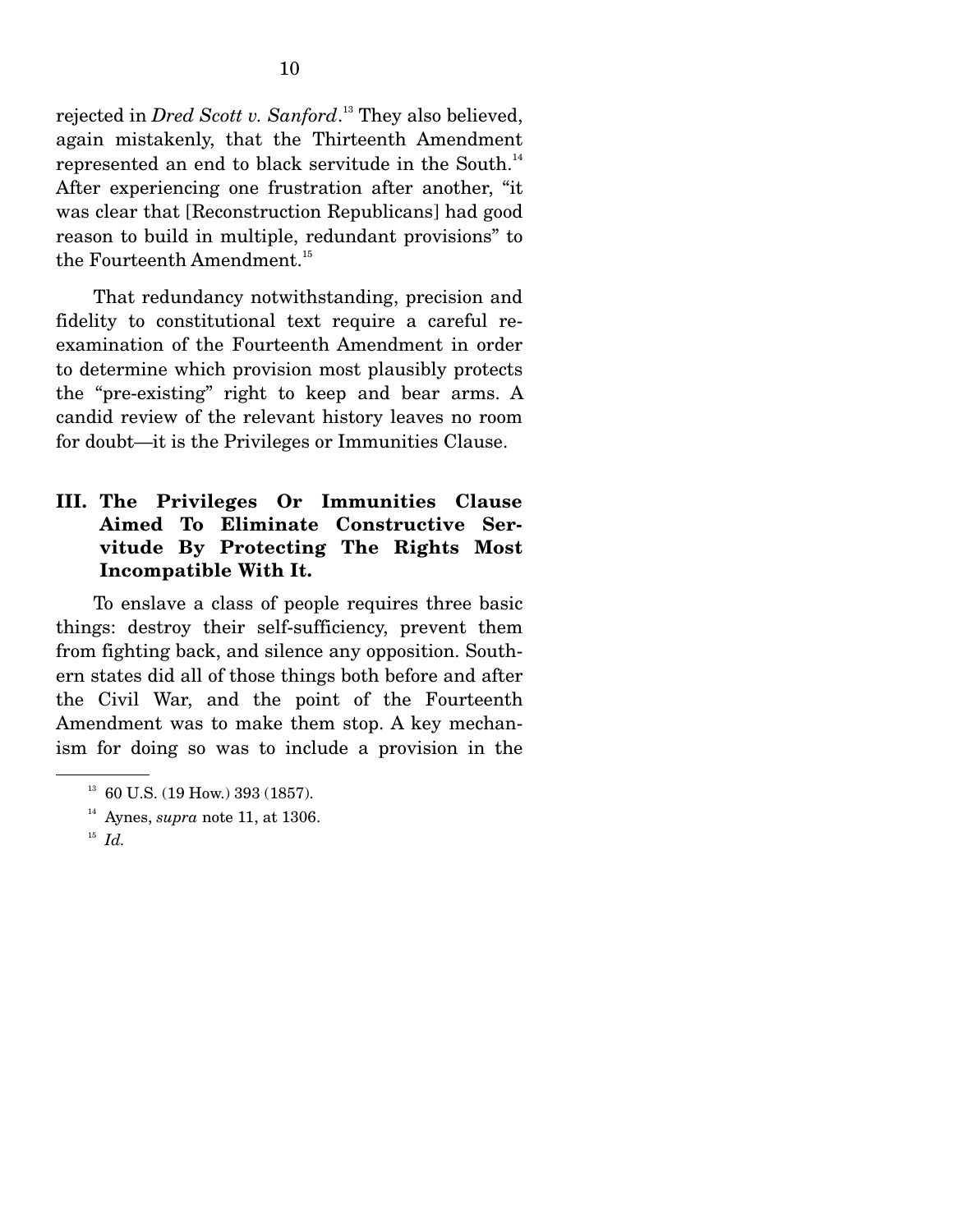Fourteenth Amendment that would force states to respect people's basic civil rights, including those rights most necessary for personal security and autonomy. The Privileges or Immunities Clause was designed to do just that.

 That said, the Court need not—indeed, should not—attempt to create a complete and comprehensive new doctrine for the Privileges or Immunities Clause in this case. As demonstrated by the petitioners' and NRA respondents' briefs, there is near-universal agreement that the Clause was both intended and publicly understood to prevent states from forcibly disarming law-abiding citizens. No further analysis is needed to answer the question presented.

 Amicus respectfully submits that the Court should decline the invitation of other amici to go further and hold that the Privileges or Immunities Clause does *no more than* protect those rights enumerated in the first eight amendments to the Constitution. That invitation should be resisted primarily because it would require the Court to grapple with—or simply ignore, as Justice Miller did in *Slaughter-House—*a great deal of historical evidence and legal argument far beyond what is necessary to answer the specific question at issue here. As was the case in *District of Columbia v. Heller*, the question presented here is both narrow and specific; there is simply no need for the Court to describe the full ambit of the Privileges or Immunities Clause, and indeed the unfortunate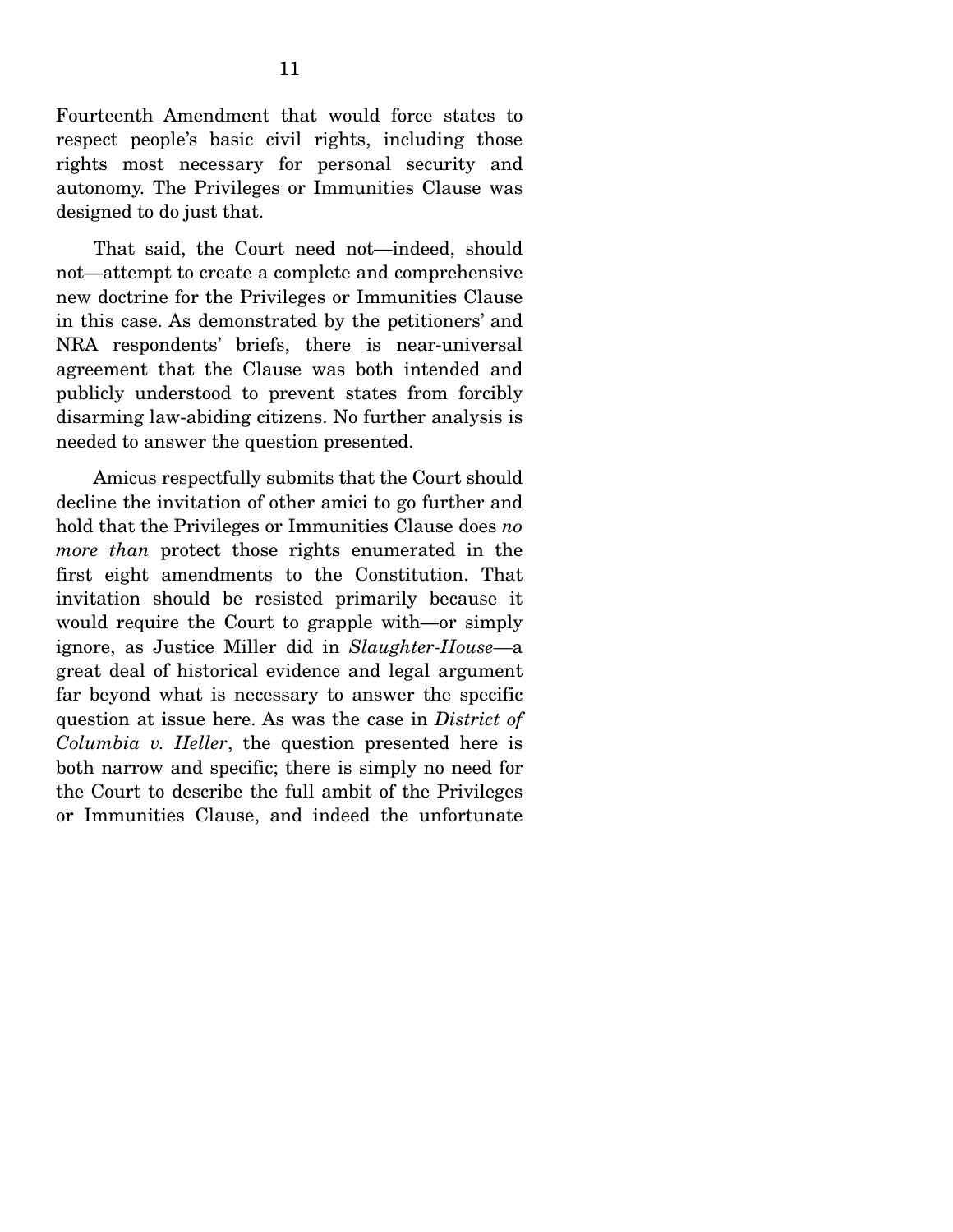results of its first encounter with the Clause would seem to counsel particular modesty now.<sup>16</sup>

 Moreover, such a limited conception of privileges or immunities would be wrong on the merits in any event. There is ample historical evidence that the purpose of the Fourteenth Amendment, and particularly the Privileges or Immunities Clause, was not merely to provide for the mechanistic "incorporation" of the first eight amendments (it would have been easy enough to say so), but instead to redress a whole host of laws, practices, customs, and mores whose common purpose was to destroy the ability of newly freed slaves to become self-sufficient members of society. History shows that it would have been impossible to identify, fix, and proscribe the entire host of state laws, local ordinances, and regulations that collectively made up the infamous "Black Codes" designed to keep freedmen in a state of penury and terror. Thus, for example, many states adopted laws that kept blacks from practicing trades or even leaving their employer's land without permission; $\frac{17}{17}$  others adopted vagrancy laws that, in practice, made it illegal to be unemployed, and therefore illegal to look

<sup>16</sup> *Cf*. *Dist. of Columbia v. Heller*, 128 S. Ct. 2783, 2821 (2008) ("[S]ince this case represents this Court's first in-depth examination of the Second Amendment, one should not expect it to clarify the entire field . . . .").

<sup>17</sup> *See* David T. Hardy, *Original Popular Understanding of the 14th Amendment as Reflected in the Print Media of 1866- 1868*, at 8-12 (2009), 30 Whittier L. Rev. 695, 705 (2009).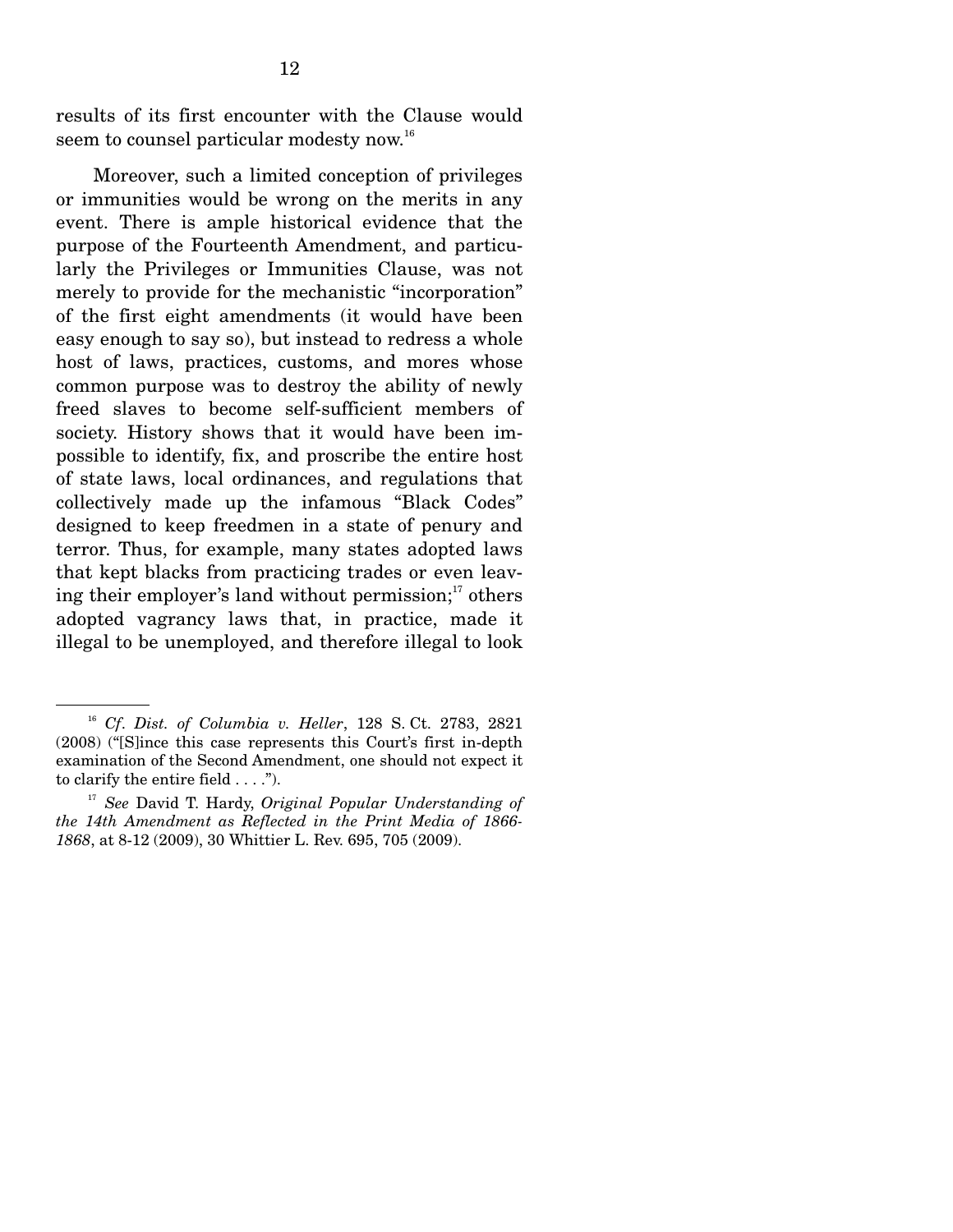for work.18 Notably, not just freedmen but also many whites were affected by this culture of oppression. As Akhil Amar has explained, Southern officials responded to the formal abolition of slavery by using government power to "resurrect[ ] a caste system [that] would also require repression of any whites who might question the codes or harbor sympathy for blacks."19 The Fourteenth Amendment—particularly its Privileges or Immunities Clause—was a direct response to Southern tyranny and a very deliberate attempt to protect individual rights whose enjoyment is indispensable to personal security and autonomy.

 Contrary interpretations of the Privileges or Immunities Clause—suggesting that the Clause be read only to require that states grant or deny rights to all citizens equally<sup>20</sup> or respect the first eight amendments to the Constitution $21$ —cannot be squared with the historical record or original public meaning. After all, as Michael Kent Curtis has observed, "in the South, the ideal solution to the problem of speech

<sup>&</sup>lt;sup>18</sup> These are only a handful of examples. For an extensive discussion of Southern efforts to limit freed slaves' economic opportunities and mobility, see David E. Bernstein, ONLY ONE PLACE OF REDRESS 8-27 (2001).

 $19$  Akhil Reed Amar, THE BILL OF RIGHTS 162 (1998).

<sup>20</sup> *See, e.g.,* John Harrison, *Reconstructing the Privileges or Immunities Clause*, 101 Yale L. J. 1385 (1992).

<sup>21</sup> *E.g.*, Kurt T. Lash, *The Origins of the Privileges or Immunities Clause, Part I: "Privileges and Immunities" as an Antebellum Term of Art* (Legal Studies Paper No. 2009-29) (August 2009), *available at* http://papers.ssrn.com/sol3/papers.cfm?abstract \_id=1457360.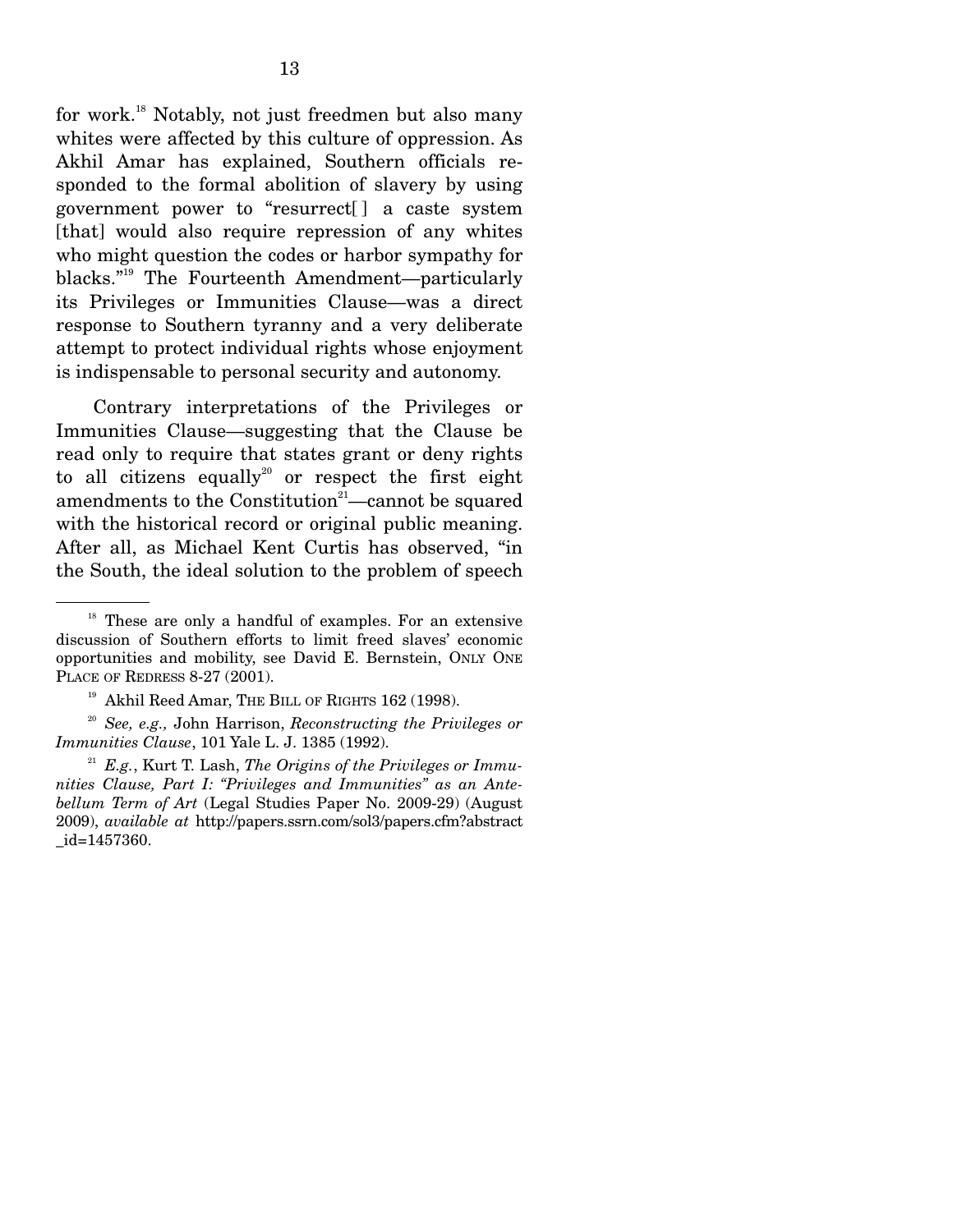about slavery was compelled silence"—a solution fully applicable to blacks and whites equally. $22$  And the animating purpose of the Privileges or Immunities Clause, the elimination of constructive servitude, could not be achieved by enforcing only the narrow set of rights already enumerated in the existing Constitution.

 This last point is best illustrated by the sheer variety of laws invented by Southern governments to prevent freed slaves from enjoying the personal autonomy that was to have been theirs upon ratification of the Thirteenth Amendment. To take just one example, starting with Virginia in 1870, Southern states began to pass increasingly restrictive regulations of "emigrant agents"—people who attempted to recruit freedmen to leave their plantations by promising higher wages and better working conditions on understaffed Western plantations, eventually making it illegal or practically illegal for people to even *offer* these economic opportunities to poor workers.23 Those and other laws had the express (though not always expressed) purpose of binding former slaves to the very same plantations they had worked during slavery, and upon essentially the same terms. That was anathema to the people who wrote and

<sup>22</sup> Curtis, *supra* note 9, at 217. 23 *See* Bernstein, *supra* note 18, 10-21.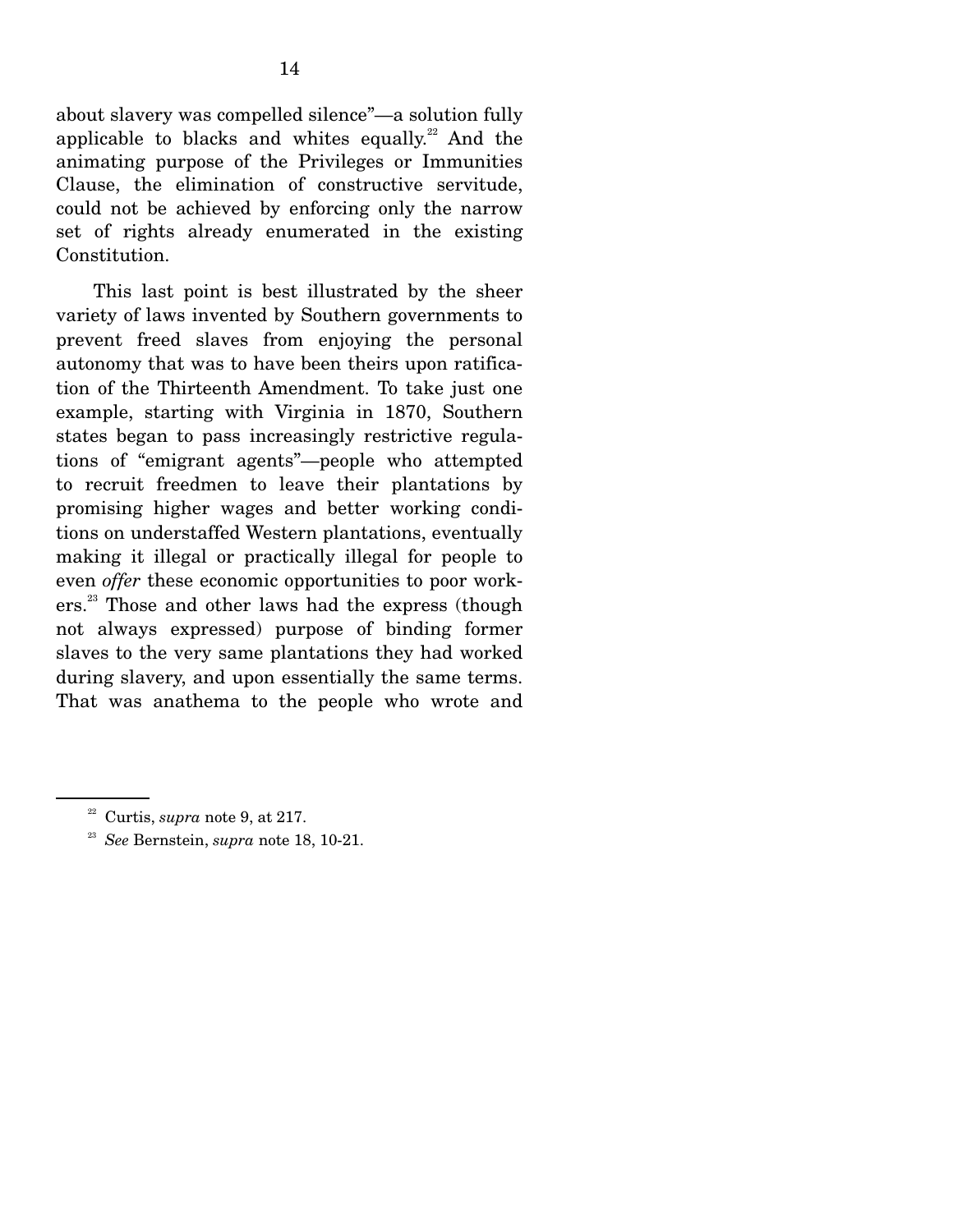ratified the Fourteenth Amendment, and it is abundantly clear that they intended to confer upon the federal courts not only the power but the duty to ensure the freedom, security, and autonomy of all American citizens by protecting them from the tyranny of local governments.

 But the Court need not decide those issues now because the question presented by this case is simple and straightforward: Does the Privileges or Immunities Clause protect a right to keep and bear arms? History shows that it does. That is the only question the Court need answer in this case.

**IV. Interpreting The Privileges Or Immunities Clause According To Its Original Public Meaning Would Clarify And Improve The Court's Individual Rights Jurisprudence.** 

 The *Slaughter-House* majority's failure to interpret the Privileges or Immunities Clause consistent with original understanding caused a dislocation in the Court's rights jurisprudence that has never been satisfactorily addressed, let alone corrected. As petitioners explain on pages 26 through 33 of their brief, the Privileges or Immunities Clause was meant to rectify what its proponents considered to be a serious defect in then-current constitutional doctrine by empowering federal courts to protect citizens' basic civil rights from infringement by local officials. But the *Slaughter-House* majority refused to honor that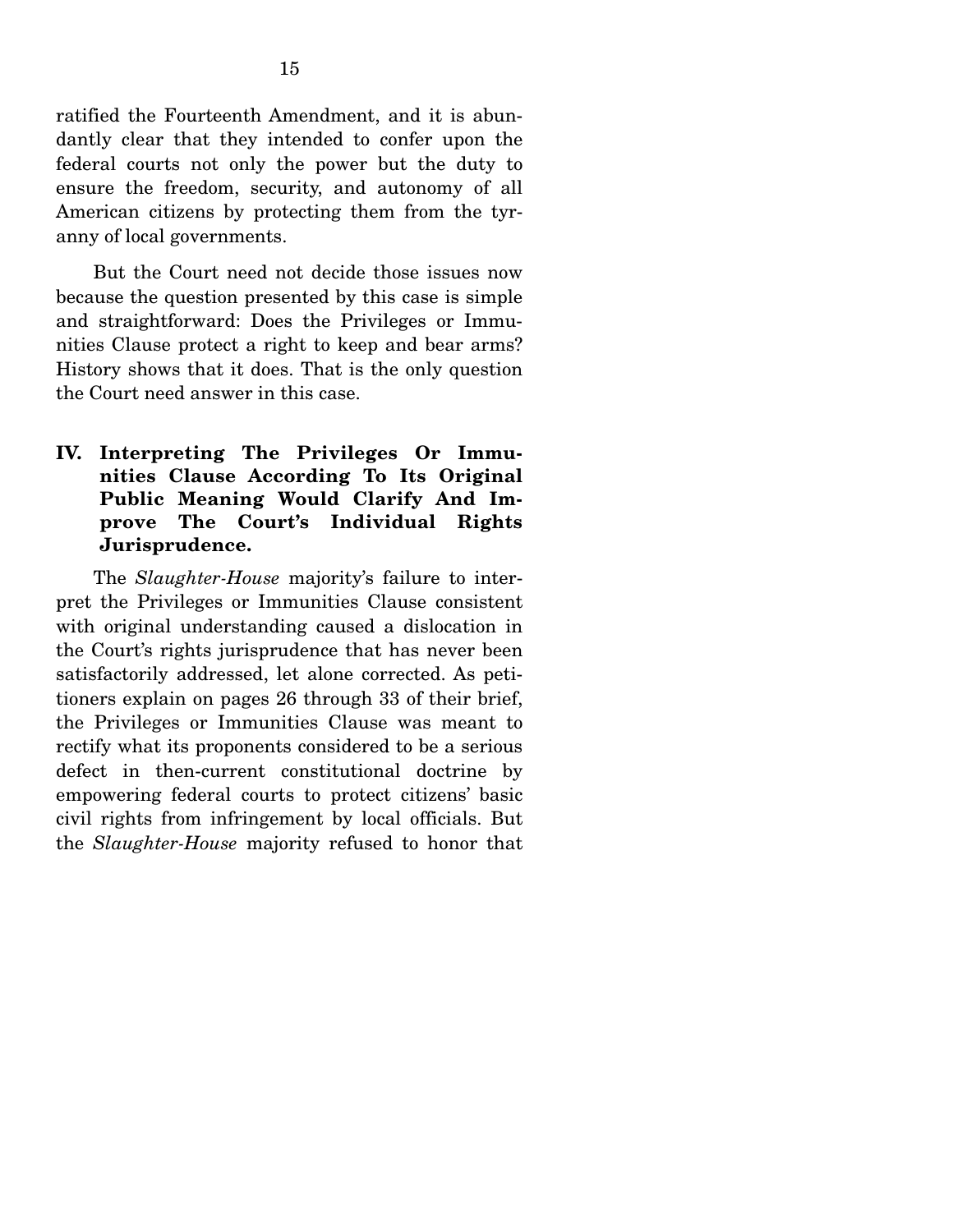purpose, a fact that was immediately recognized by the decision's supporters and critics alike. Indeed, legal scholar Christopher Tiedeman actually praised the majority opinion for having "dared to withstand the popular will as expressed in the letter of the amendment."<sup>24</sup>

 *Slaughter-House* was, by any meaningful definition of the word, "activist," in the sense that the five justices in the majority substituted their preference for what we would call minimalism for the contrary will of the people, as lawfully expressed in their founding document through the ratification of the Fourteenth Amendment. That was an act of usurpation, not modesty.<sup>25</sup> Indeed, the majority's argument is overtly consequentialist: Justice Miller correctly warns that a broad reading of the Privileges or Immunities Clause would "radically change[ ] the whole theory of the relations of the State and Federal governments to each other,"26 which he plainly considers unwise, but which was nevertheless *precisely*

<sup>24</sup> David N. Mayer, *The Jurisprudence of Christopher G. Tiedeman: A Study in the Failure of Laissez-Faire Constitutionalism*, 55 Mo. L. Rev. 93, 121 (1990) (quoting Christopher G. Tiedeman, THE UNWRITTEN CONSTITUTION OF THE UNITED STATES 102-03 (1890)). 25 *See* Clark M. Neily III, *The Right to Keep and Bear Arms* 

*in the States: Ambiguity, False Modesty, and (Maybe) Another Win for Originalism*, 33 Harv. J.L. & Pub. Pol'y \_\_\_ (forthcoming Dec. 2009).

<sup>26</sup> *Slaughter-House Cases*, 83 U.S. 36, 78 (1873).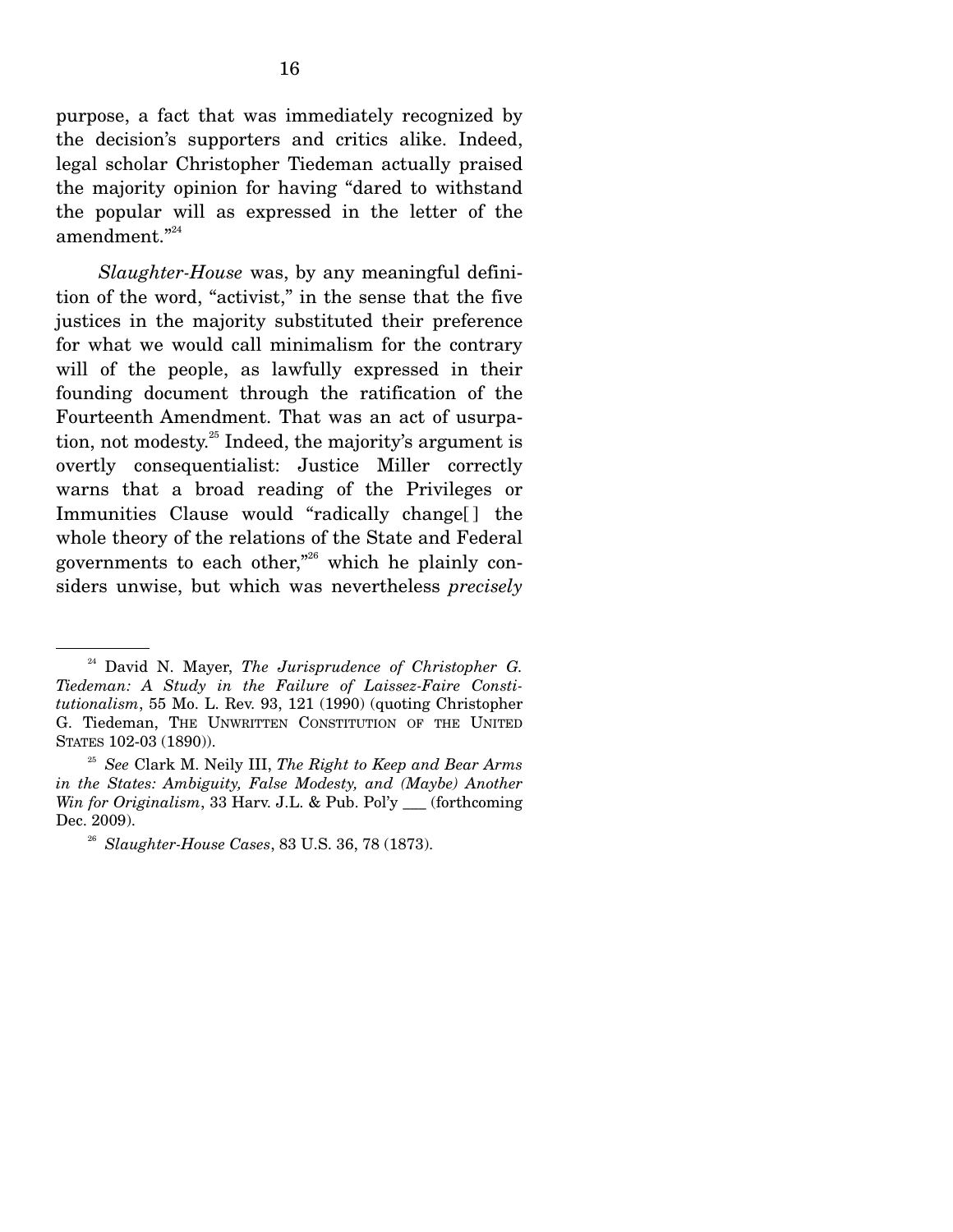what those who wrote and ratified the Clause intended.

 Depriving Americans of the Privileges or Immunities Clause they understood themselves to have adopted has had pernicious consequences for the country and for this Court's jurisprudence. Left without a historically grounded means of protecting individual rights, the Court has found itself protecting certain rights in one era and then abandoning them in another, and also the opposite: rejecting other rights initially, only to protect them later. Even where the Court has protected rights, it has often seemed to do so in a somewhat ad hoc manner determining, for example, that the scope and analysis of the rights enumerated in the first eight amendments should nearly always be identical when those rights are applied against the states. $27$ 

 The last point bears emphasis in this context. It seems entirely reasonable to suppose that one conception of the right to arms might apply as against a sovereign that possesses a general police power, like the states, whereas a different conception might apply against a sovereign that does not (or at least is not supposed to) wield such power, like the federal government. While that question need not be answered now, it will certainly arise in future cases and

<sup>27</sup> *See*, *e.g.*, Tinsley E. Yarbrough, MR. JUSTICE BLACK AND HIS CRITICS 98-101 (1988) (discussing internal debates among Justices Black, Rutledge, and others over "incorporation" of the Bill of Rights).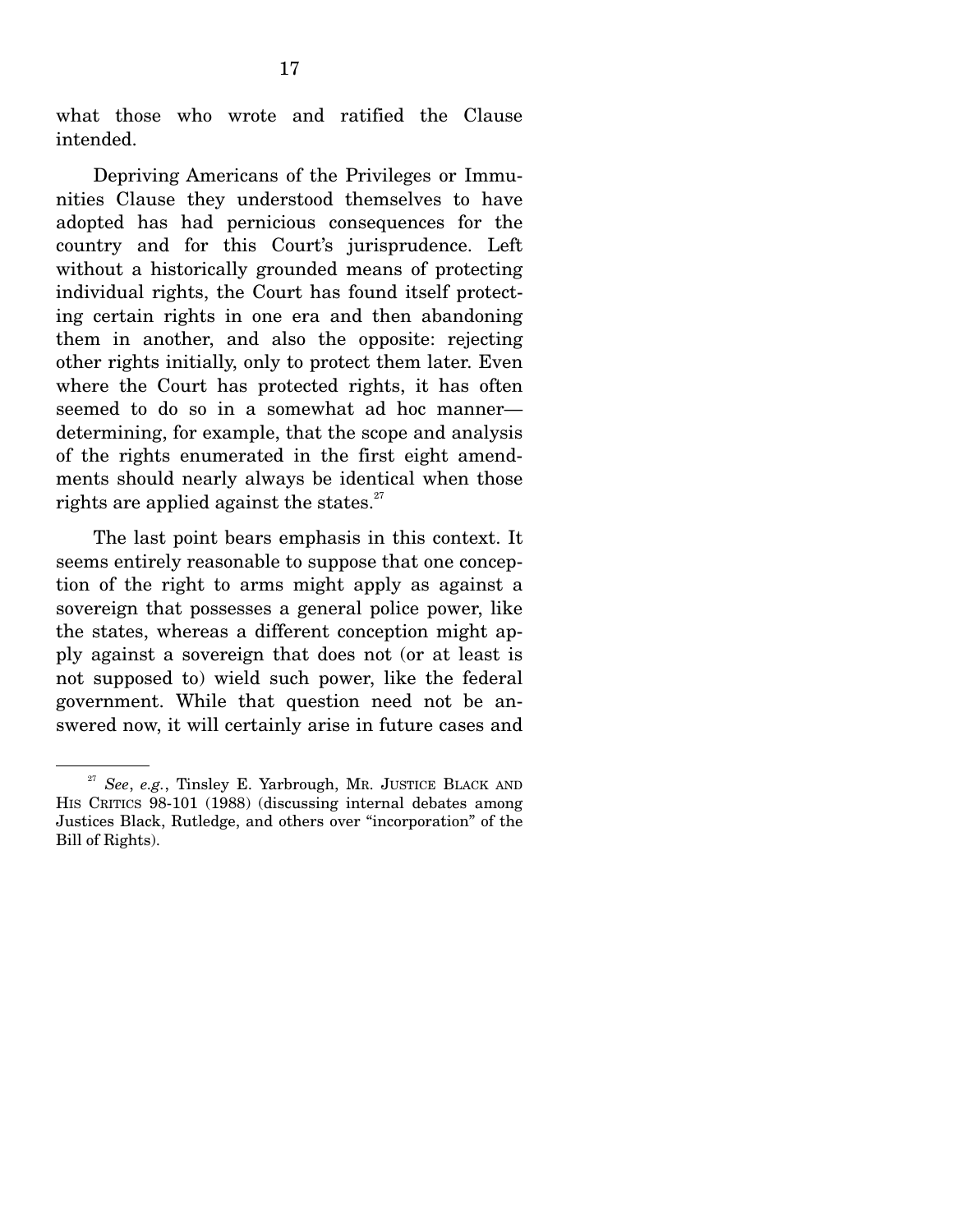cannot be answered properly in the context of traditional incorporation doctrine.

 Strengthening the ties between the Court's jurisprudence and the Constitution's actual text and history is the first step in undoing the errant history initiated by *Slaughter-House*—not to *eliminate* this Court's protection for individual rights, but to *cement*  it. A proper reading of the Privileges or Immunities Clause would not only increase the perceived legitimacy of the Court's individual-rights jurisprudence, it would give content to that jurisprudence. The public discussions of the Fourteenth Amendment were striking both in their specificity and their legalism. The debates in Congress and at ratifying conventions, as well as contemporary press accounts, are replete with references to specific doctrines and even court cases the Framers meant to overturn, along with the specific evils the Amendment was meant to prevent; as a result, the rights protected by the Privileges or Immunities Clause can be rooted solidly in both text and history, as can their limits. $28$ Protecting rights through the Privileges or Immunities Clause would allow claims of right to rise or fall—on the basis of the history and text of the Constitution itself, helping blunt the criticisms

<sup>28</sup> *Cf. Rhode Island v. Massachusetts*, 37 U.S. (12 Pet.) 657, 723 (1838) ("In the construction of the constitution, we must . . . examine the state of things existing when it was framed and adopted . . . to ascertain the old law, the mischief and the remedy") (internal citation omitted).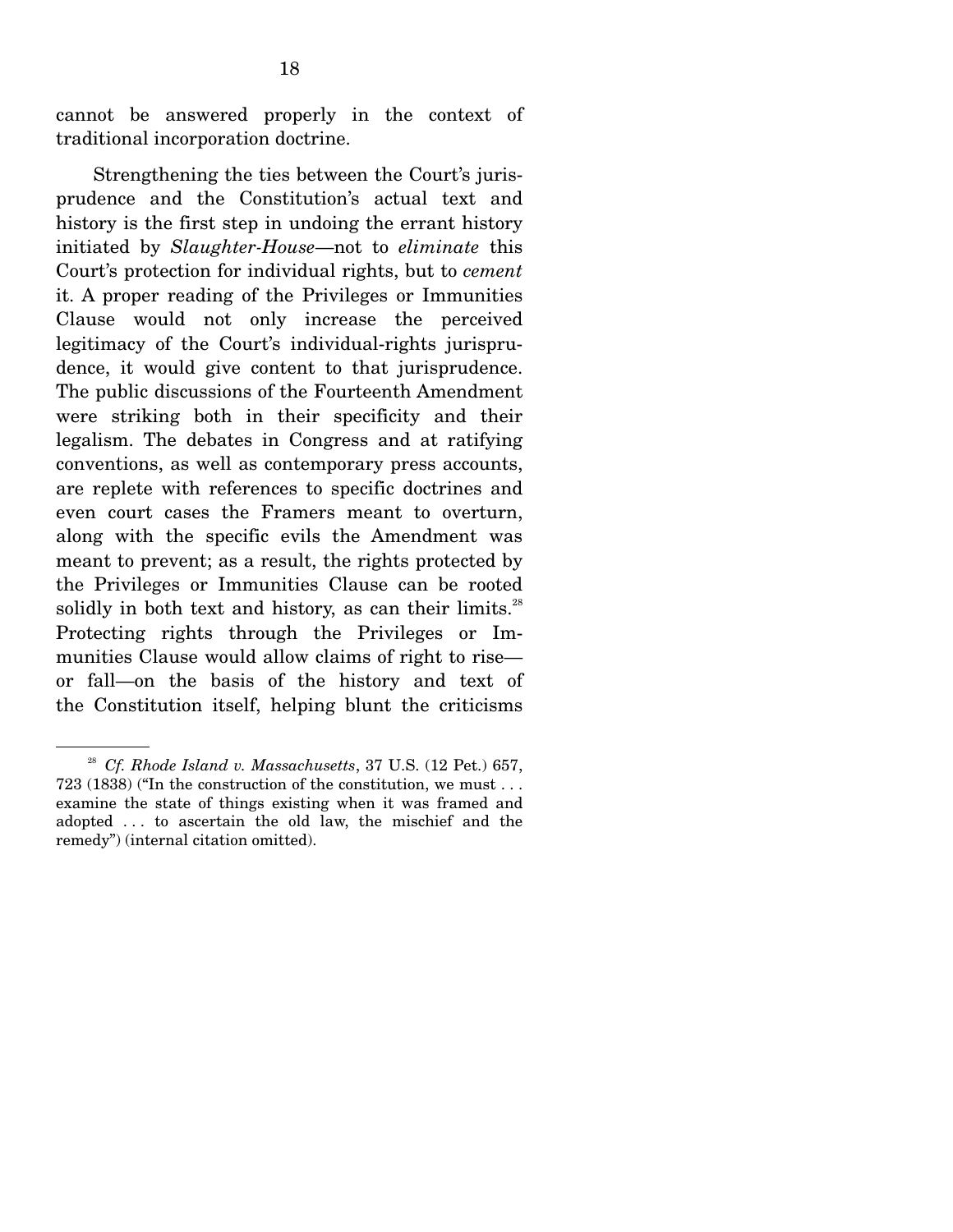of those who claim, mistakenly, that all individual rights jurisprudence is necessarily subjective.

 The Privileges or Immunities Clause is neither a meaningless nullity nor a freewheeling source of rights pulled from thin air. Relying on the Clause would help the Court determine the proper scope of its role in protecting individual rights against violation by local governments and would make that role more stable and difficult to assail as well. The solution to cries of "judicial activism" is not to abandon judicial review altogether, nor is it to remain doggedly attached to an incorporation doctrine that is both ahistorical and functionally problematic. The solution is found in the place where this Court, in its best moments, has always looked first: the text of the Constitution.<sup>29</sup>

--------------------------------- ♦ ---------------------------------

<sup>29</sup> *Cf. Baltimore & O. R. Co. v. Baugh*, 149 U.S. 368, 401 (1893) (Field, J., dissenting) ("[N]otwithstanding the great names which may be cited in favor of [an erroneous] doctrine, and notwithstanding the frequency with which the doctrine has been reiterated, there stands, as a perpetual protest against its repetition, the Constitution of the United States . . . .").